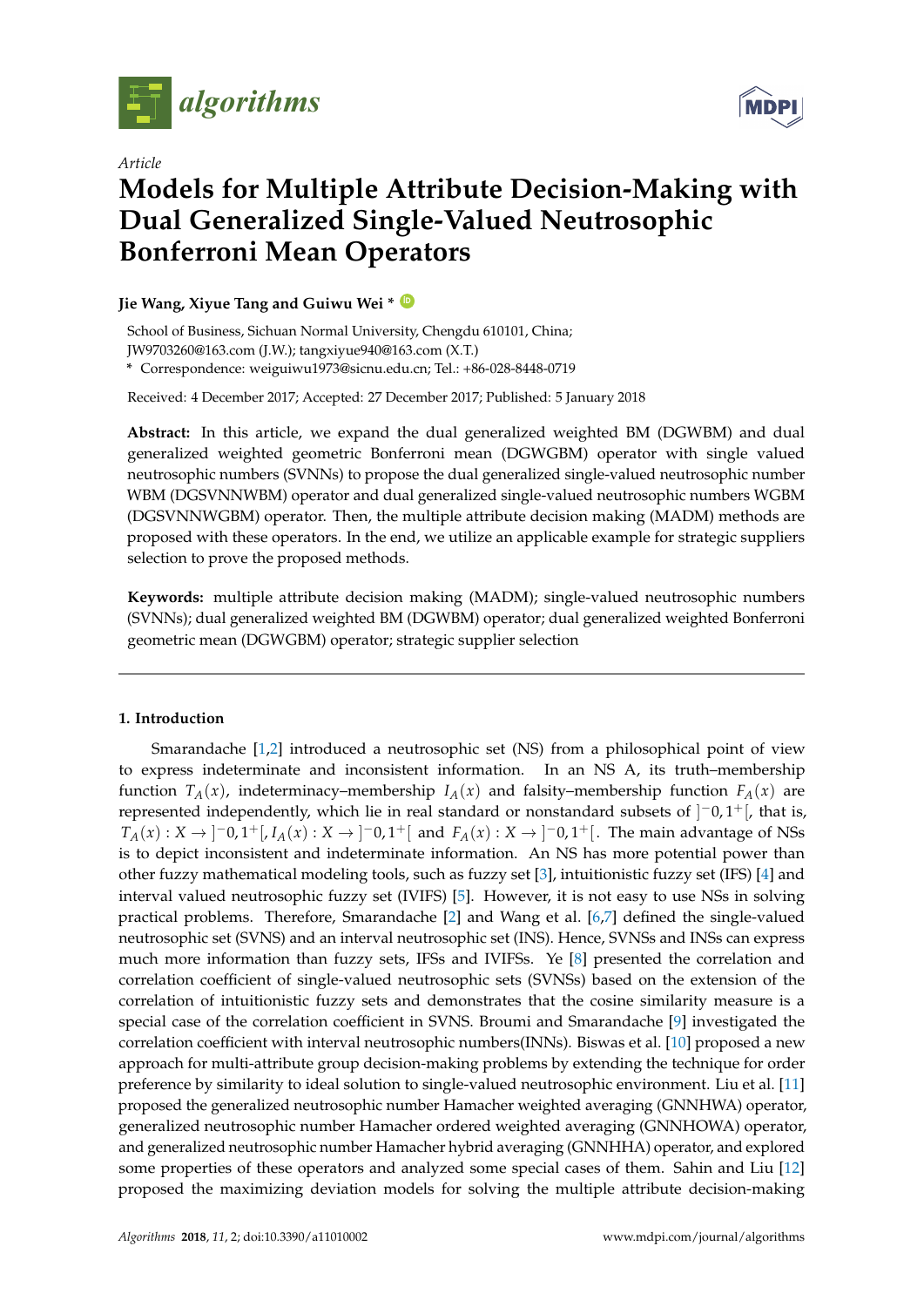problems with the single-valued neutrosophic information or interval neutrosophic information. Ye [\[13\]](#page-12-2) developed the Hamming and Euclidean distances between interval neutrosophic sets (INSs) and proposed the similarity measures between INSs based on the relationship between similarity measures and distances. Zhang et al. [\[14\]](#page-12-3) developed the interval neutrosophic number weighted averaging (INNWA) operator and interval neutrosophic number weighted geometric (INNWG) operator. Ye [\[15\]](#page-12-4) proposed a simplified neutrosophic set (SNS) as a more general concept including SVNS and INS. Many researchers have given them attention to SNSs. For example, Peng et al. [\[16\]](#page-12-5) defined some basic operational laws for SNNs and developed simplified neutrosophic information aggregation operators. Additionally, Peng et al. [\[17\]](#page-12-6) developed a new outranking approach for multi-criteria decision-making (MCDM) problems in the context of a simplified neutrosophic environment, where the truth-membership degree, indeterminacy-membership degree and falsity-membership degree for each element are singleton subsets in [0, 1], and then Zhang et al. [\[18\]](#page-12-7) gave an extended version of Peng's approach to interval neutrosophic environment. Liu and Liu [\[19\]](#page-12-8) developed generalized weighted power operators with SVNNs. Deli and Subas [\[20\]](#page-12-9) discussed a method to rank SVNNs. Peng et al. [\[21\]](#page-12-10) introduced the multi-valued neutrosophic sets (MVNSs), which allowed the truth-membership, indeterminacy–membership and falsity-membership degree have a set of crisp values between zero and one, respectively, and then defined the operations of multi-valued neutrosophic numbers (MVNNs) based on Einstein operations, the multi-valued neutrosophic power weighted average (MVNPWA) operator and the multi-valued neutrosophic power weighted geometric (MVNPWG) operator. Zhang et al. [\[22\]](#page-12-11) presented a new correlation coefficient measure that satisfies the requirement of this measure equaling one if and only if two interval neutrosophic sets (INSs) are the same and presented an objective weight of INSs. Chen and Ye [\[23\]](#page-12-12) proposed the Dombi operations of single-valued neutrosophic numbers (SVNNs) based on the operations of the Dombi T-norm and T-conorm and then proposed the single-valued neutrosophic Dombi weighted arithmetic average (SVNDWAA) operator and the single-valued neutrosophic Dombi weighted geometric average (SVNDWGA) operator to deal with the aggregation of SVNNs and investigates their properties. Liu and Wang [\[24\]](#page-12-13) proposed a single-valued neutrosophic normalized weighted Bonferroni mean (SVNNWBM) operator on the basis of Bonferroni mean, the weighted Bonferroni mean (WBM), and the normalized WBM and developed the models solve the multiple attribute decision-making problems with SVNNs based on the SVNNWBM operator. Wu et al. [\[25\]](#page-12-14) defined the prioritized weighted average operator and prioritized weighted geometric operator for simplified neutrosophic numbers (SNNs) and then proposed two novel effective cross-entropy measures for SNSs and proposed the ranking methods for SNSs to solve MADM problems based on the proposed prioritized aggregation operators and cross-entropy measures. Li et al. [\[26\]](#page-12-15) proposed the improved generalized weighted Heronian mean (IGWHM) operator and improved generalized weighted geometric Heronian mean (IGWGHM) operator based on crisp numbers, and prove that they can satisfy some desirable properties, such as reducibility, idempotency, monotonicity and boundedness and proposed the single valued neutrosophic number improved generalized weighted Heronian mean (NNIGWHM) operator and single valued the neutrosophic number improved generalized weighted geometric Heronian mean (NNIGWGHM) operator for multiple attribute group decision-making (MAGDM) problems in which attribute values take the form of SVNNs.

Obviously, these established SVNN aggregation operators cannot be used to fuse the arguments that are correlated. Meanwhile, the Bonferroni mean (BM) [\[27](#page-12-16)[–34\]](#page-12-17) is a very practical tool to tackle the arguments that are correlated. How to effectively extend the mature BM mean to the SVNN environment is a significant research task.

The structure of this manuscript is given. Section [2](#page-2-0) reviews SVNSs and basic definitions. Section [3](#page-3-0) introduces the extended DGWBM and DGWGBM, which can be used to fuse the SVNNs, and describes some properties of these operators. Section [4](#page-9-0) illustrates the functions of the proposed operators with an example for strategic supplier selection in supply chain management area. Section [5](#page-11-10) presents the conclusions.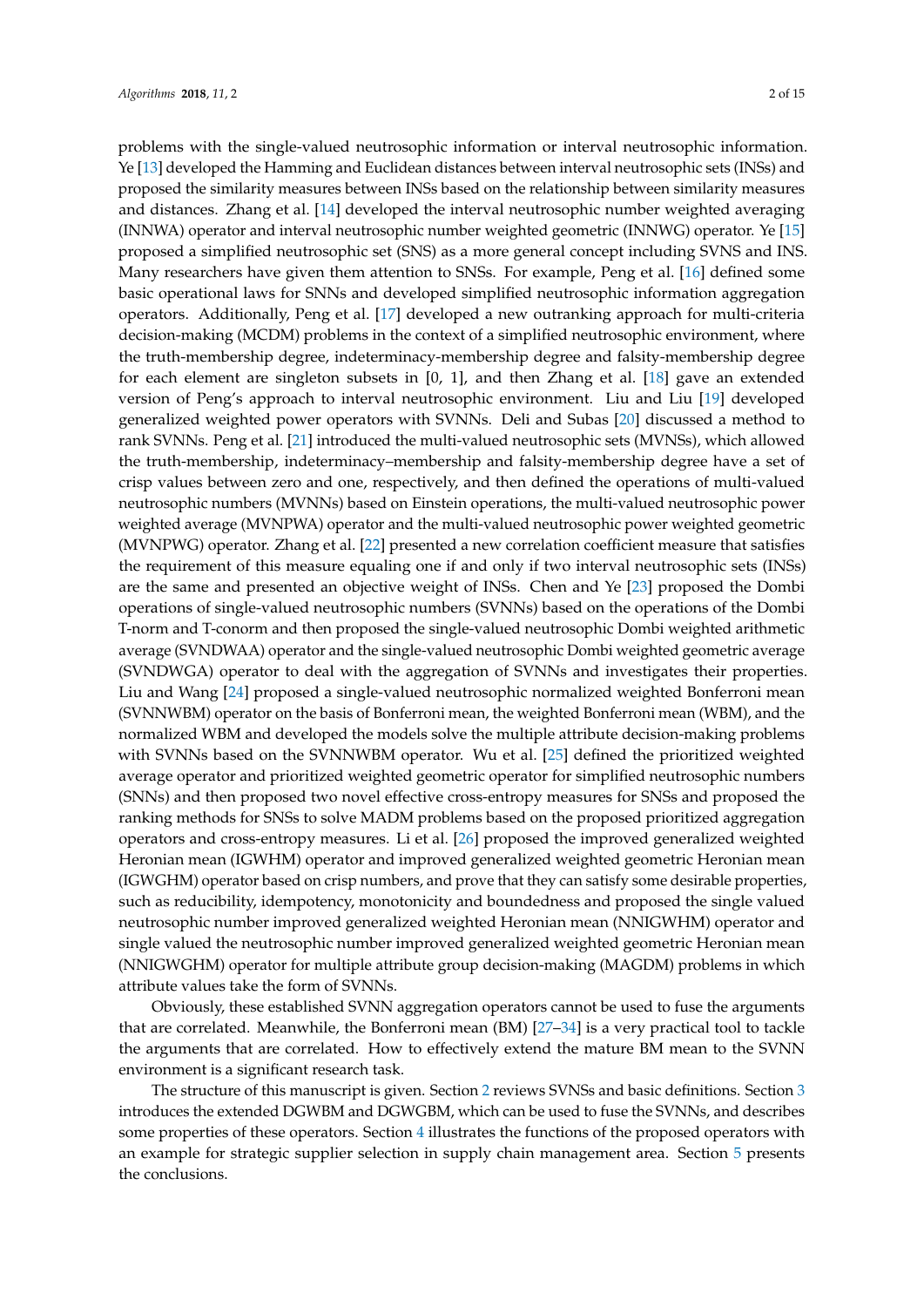#### <span id="page-2-0"></span>**2. Basic Concepts**

Smarandache [\[1,](#page-11-0)[2\]](#page-11-1) proposed Neutrosophic sets (NSs). Wang et al. [\[6,](#page-11-5)[7\]](#page-11-6) further proposed the SVNSs.

**Definition 1 [\[6](#page-11-5)[,7\]](#page-11-6).** *Let X be a space of points (objects) with a generic element in fix set X, named by x. An SVNS A in X is depicted as the following:*

$$
A = \{ (x, T_A(x), I_A(x), F_A(x)) | x \in X \} \oplus,
$$
\n(1)

*where*  $T_A(x)(0 \le T_A(x) \le 1)$  *is truth–membership function,*  $I_A(x)(0 \le I_A(x) \le 1)$  *is indeterminacy–membership and*  $F_A(x)(0 \le F_A(x) \le 1)$  *is falsity–membership function, and*  $0 \leq T_A(x) + I_A(x) + F_A(x) \leq 3$ .

Zhang et al. [\[14\]](#page-12-3) gave the order between two SVNNs.

**Definition 2** [\[14\]](#page-12-3). Let  $A_1 = (T_{A_1}, I_{A_1}, F_{A_1})$  and  $A_2 = (T_{A_2}, I_{A_2}, F_{A_2})$  be two SVNNs,  $s(A_1) = \frac{(2+T_{A_1}-I_{A_1}-F_{A_1})}{3}$  and  $s(A_2) = \frac{(2+T_{A_2}-I_{A_2}-F_{A_2})}{3}$  be the scores of  $A_1$  and  $A_2$ , respectively, and let  $H(A_1) = T_{A_1} - F_{A_1}$  and  $H(A_2) = T_{A_2} - F_{A_2}$  be the accuracy degrees of  $A_1$  and  $A_2$ , respectively, then if  $S(A_1) < S(A_2)$ ,  $A_1 < A_2$ ; if  $S(A_1) = S(A_2)$ , then (1) if  $H(A_1) = H(A_2)$ ,  $A_1 = A_2$ ; (2) if  $H(A_1) < H(A_2)$ ,  $A_1 < A_2$ .

**Definition 3** [\[6\]](#page-11-5). Let  $A = (T_{A_1}, I_{A_1}, F_{A_1})$  and  $A_2 = (T_{A_2}, I_{A_2}, F_{A_2})$  be two SVNNs and  $\lambda$  be a positive real *number, some operations of SVNNs are defined:*

- *1*. *A*<sub>1</sub> ⊕ *A*<sub>2</sub> = ( $T_{A_1} + T_{A_2} T_{A_1}T_{A_2}$ ,  $I_{A_1}I_{A_2}$ ,  $F_{A_1}F_{A_2}$ );
- 2.  $A_1 \otimes A_2 = (T_{A_1} T_{A_2}, I_{A_1} + I_{A_2} I_{A_1} I_{A_2}, F_{A_1} + F_{A_2} F_{A_1} F_{A_2});$
- 3.  $\lambda A_1 = (1 (1 T_{A_1})^{\lambda}, (I_{A_1})^{\lambda}, (F_{A_1})^{\lambda}), \lambda > 0;$
- *4*.  $(A_1)^{\lambda} = ((T_{A_1})^{\lambda}, 1 (1 I_{A_1})^{\lambda}, 1 (1 F_{A_1})^{\lambda}), \lambda > 0.$

Zhang et al. [\[34\]](#page-12-17) develop the dual generalized WBM (DGWBM) operator and dual generalized WGBM (DGWGBM) operator.

**Definition 4 [\[34\]](#page-12-17).** Let  $b_i(i = 1, 2, ..., n)$  be a set of nonnegative crisp numbers with the weight  $w = (w_1, w_2, \dots, w_n)^T$ ,  $w_i \in [0, 1]$   $(i = 1, 2, \dots, n)$  and  $\sum_{i=1}^{n} w_i = 1$ , if

DGWBM<sub>w</sub><sup>R</sup>(b<sub>1</sub>, b<sub>2</sub>,..., b<sub>n</sub>) = 
$$
\left(\sum_{i_1,i_2,...,i_n=1}^{n} \left(\prod_{j=1}^{n} w_{i_j} b_{i_j}^{r_j}\right)\right)^{1/\sum_{j=1}^{n} r_j},
$$
 (2)

*where R* =  $(r_1, r_2, \ldots, r_n)^T$  *is the parameter vector with*  $r_i \ge 0$  (*i* = 1, 2, . . . , *n*).

Several special cases can be obtained given the change of the parameter vector. If  $R = (\lambda, 0, 0, \dots, 0)$ , then we obtain

DGWBM<sup>(
$$
\lambda,0,0,...,0
$$
)</sup>  $(b_1, b_2,..., b_n) = \left(\sum_{i=1}^n w_i b_i^{\lambda}\right)^{1/\lambda}$ , (3)

which is the generalized weighted averaging operator.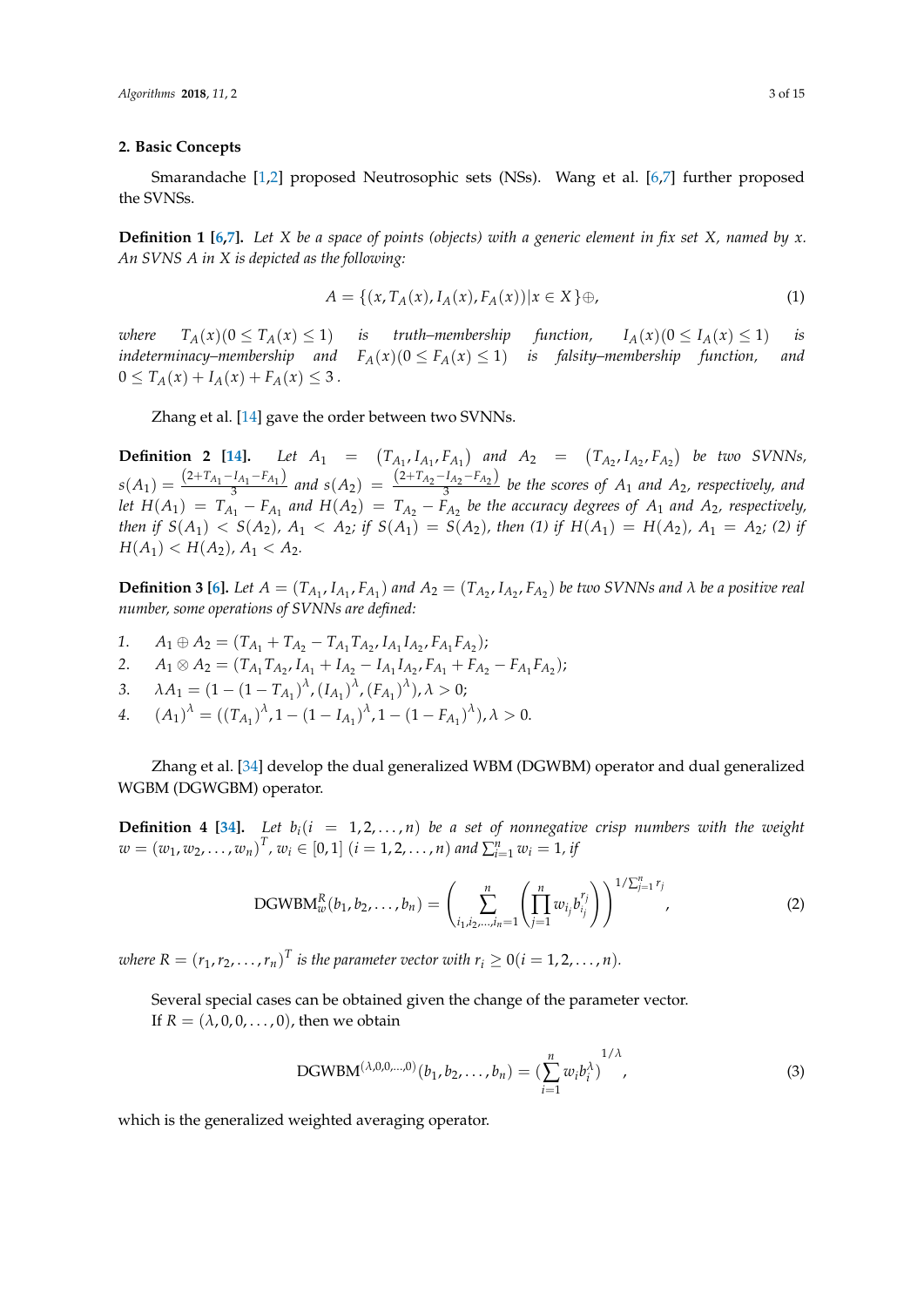If  $R = (s, t, 0, 0, \dots, 0)$ , then we obtain

DGWBM<sup>(s,t,0,0,...,0)</sup>(b<sub>1</sub>, b<sub>2</sub>,..., b<sub>n</sub>) = 
$$
\left(\sum_{i,j=1}^{n} w_i w_j b_i^s b_j^t\right)^{1/(s+t)},
$$
 (4)

which is the weighted BM.

If  $R = (s, t, r, 0, 0, \ldots, 0)$ , then we obtain

$$
DGWBM^{(s,t,r,0,0,...,0)}(b_1, b_2,..., b_n) = \left(\sum_{i,j,k=1}^n w_i w_j w_k b_i^s b_j^t b_k^t\right)^{1/(s+t+k)}.
$$
\n(5)

**Definition 5 [\[34\]](#page-12-17).** *Let*  $b_i$ ( $i = 1, 2, ..., n$ ) *be a set of nonnegative crisp numbers with weight being*  $w = (w_1, w_2, \dots, w_n)^T$ ,  $w_i \in [0, 1]$   $(i = 1, 2, \dots, n)$  and  $\sum_{i=1}^{n} w_i = 1$ , if

DGWBGM<sup>R</sup>(b<sub>1</sub>, b<sub>2</sub>,..., b<sub>n</sub>) = 
$$
\frac{1}{\sum_{j=1}^{n} r_j} \left( \prod_{i,j_2,...,i_n=1}^{n} \left( \sum_{j=1}^{n} (r_j b_{i_j}) \right) \right)^{\prod_{j=1}^{n} w_{i_j}},
$$
(6)

*where*  $R = (r_1, r_2, \ldots, r_n)^T$  *is the parameter vector with*  $r_i \geq 0$  (*i* = 1, 2, . . . , *n*).

Similar to the DGWBM, we can consider some special cases given the change of the parameter vector.

(1) If  $R = (\lambda, 0, 0, \dots, 0)$ , then we obtain

DGWBGM<sup>(
$$
\lambda,0,0,\ldots,0
$$
)</sup> $(b_1, b_2, \ldots, b_n) = \frac{1}{\lambda} \left( \prod_{i=1}^n (\lambda b_i)^{w_i} \right).$  (7)

(2) If  $R = (s, t, 0, 0, \ldots, 0)$ , then we obtain

DGWBGM<sup>(s,t,0,0,...,0)</sup>
$$
(b_1, b_2,..., b_n) = \frac{1}{s+t} \prod_{i,j=1}^n (sb_i+tb_j)^{w_iw_j}.
$$
 (8)

(3) If  $R = (s, t, r, 0, 0, \ldots, 0)$ , then we obtain

DGWBGM<sup>(s,t,r,0,0,...,0)</sup>
$$
(b_1, b_2,..., b_n) = \frac{1}{s+t+r} \prod_{i,j,k=1}^n (sb_i+tb_j+rb_k)^{w_iw_jw_k}
$$
. (9)

#### <span id="page-3-0"></span>**3. DGSVNNWBM Operator and DGSVNNWGBM Operator**

This section extends DGWBM and DGWGBM to fuse the SVNNs, and proposes the dual generalized SVNN weighted BM (DGSVNNWBM) operator and dual generalized SVNN weighted GBM (DGSVNNWGBM) operator.

**Definition 6.** Let  $a_i = (T_i, I_i, F_i)$   $(i = 1, 2, ..., n)$  be a set of SVNNs with weight  $w_i = (w_1, w_2, ..., w_n)^T$ ,  $w_i \in [0, 1]$  and  $\sum_{i=1}^n w_i = 1$ .

*Thereafter, the dual generalized SVNN weighted BM (DGSVNNWBM) operator is defined as*

DGSVNNWBM<sub>w</sub><sup>R</sup>(a<sub>1</sub>, a<sub>2</sub>, · · · , a<sub>n</sub>) = 
$$
\begin{pmatrix} n \\ \bigoplus_{i_1, i_2, ..., i_n=1}^{n} \left( \bigotimes_{j=1}^{n} w_{i_j} a_{i_j}^{r_j} \right) \end{pmatrix}^{1/\sum_{i=1}^{n} r_j},
$$
(10)

*where R* =  $(r_1, r_2, \ldots, r_n)^T$  *is the parameter vector with*  $r_i \ge 0$   $(i = 1, 2, \ldots, n)$ *.* We can get Theorem 1.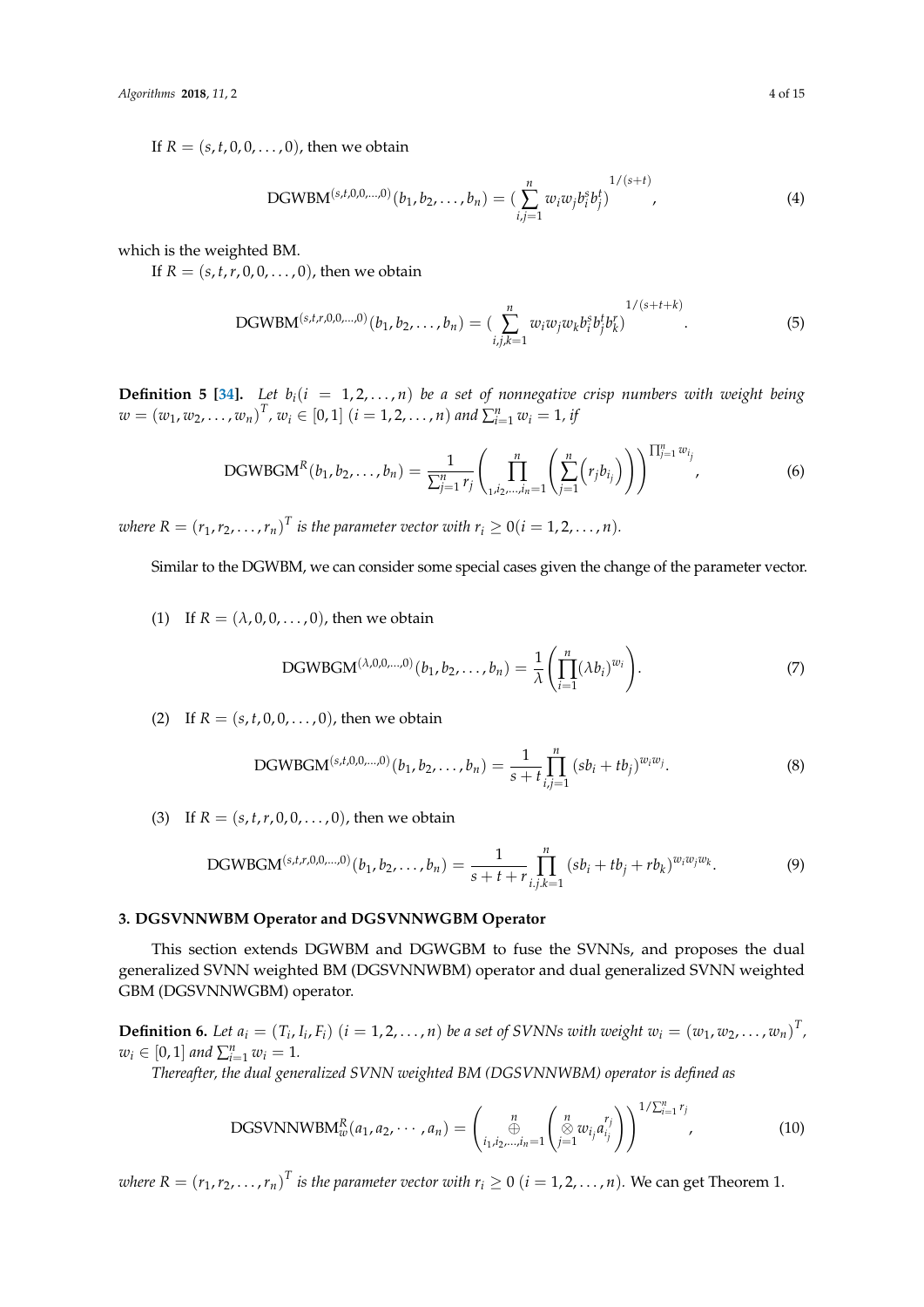*Algorithms* **2018**, *11*, 2 5 of 15

**Theorem 1.** Let  $a_i = (T_i, I_i, F_i)$   $(i = 1, 2, ..., n)$  be a set of SVNNs. Hence, the aggregated result of *DGSVNNWBM is a SVNN and*

DGSVNNWBM<sub>w</sub><sup>R</sup>(a<sub>1</sub>, a<sub>2</sub>, · · · , a<sub>n</sub>)  
\n
$$
= \begin{pmatrix}\n\left(1 - \prod_{i_1, i_2, \dots, i_n=1}^n \left(1 - \prod_{j=1}^n \left(1 - \left(1 - T_{i_j}^{r_j}\right)^{w_{i_j}}\right)\right)\right)^{1/\sum_{i=1}^n r_j}, \\
1 - \left(1 - \prod_{i_1, i_2, \dots, i_n=1}^n \left(1 - \prod_{j=1}^n \left(1 - \left(1 - \left(1 - I_{i_j}\right)^{r_j}\right)^{w_{i_j}}\right)\right)\right)^{1/\sum_{i=1}^n r_j}, \\
1 - \left(1 - \prod_{i_1, i_2, \dots, i_n=1}^n \left(1 - \prod_{j=1}^n \left(1 - \left(1 - \left(1 - I_{i_j}\right)^{r_j}\right)^{w_{i_j}}\right)\right)\right)^{1/\sum_{i=1}^n r_j}\n\end{pmatrix}
$$
\n(11)

**Proof.**

$$
a_{i_j}^{r_j} = \left(T_{i_j}^{r_j}, 1 - \left(1 - I_{i_j}\right)^{r_j}, 1 - \left(1 - F_{i_j}\right)^{r_j}\right). \tag{12}
$$

Thus,

$$
w_{i_j} a_{i_j}^{r_j} = \left(1 - \left(1 - T_{i_j}^{r_j}\right)^{w_{i_j}}, \left(1 - \left(1 - I_{i_j}\right)^{r_j}\right)^{w_{i_j}}, \left(1 - \left(1 - F_{i_j}\right)^{r_j}\right)^{w_{i_j}}\right).
$$
(13)

Thereafter,

$$
\sum_{j=1}^{n} w_{i_j} a_{i_j}^{r_j} = \begin{pmatrix} \prod_{j=1}^{n} \left( 1 - \left( 1 - T_{i_j}^{r_j} \right)^{w_{i_j}} \right), \\ 1 - \prod_{j=1}^{n} \left( 1 - \left( 1 - \left( 1 - I_{i_j} \right)^{r_j} \right)^{w_{i_j}} \right), \\ 1 - \prod_{j=1}^{n} \left( 1 - \left( 1 - \left( 1 - F_{i_j} \right)^{r_j} \right)^{w_{i_j}} \right) \end{pmatrix}.
$$
 (14)

Furthermore,

$$
\begin{split}\n&\underset{i_{1},i_{2},\dots,i_{n}=1}{\oplus} \left( \underset{j=1}{\overset{n}{\otimes}} w_{i_{j}} a_{i_{j}}^{r_{j}} \right) \\
&= \left( \begin{array}{c} 1 - \prod_{i_{1},i_{2},\dots,i_{n}=1}^{n} \left( 1 - \prod_{j=1}^{n} \left( 1 - \left( 1 - T_{i_{j}}^{r_{j}} \right)^{w_{i_{j}}} \right) \right), \\ \prod_{i_{1},i_{2},\dots,i_{n}=1}^{n} \left( 1 - \prod_{j=1}^{n} \left( 1 - \left( 1 - \left( 1 - I_{i_{j}} \right)^{r_{j}} \right)^{w_{i_{j}}} \right) \right), \\ \prod_{i_{1},i_{2},\dots,i_{n}=1}^{n} \left( 1 - \prod_{j=1}^{n} \left( 1 - \left( 1 - \left( 1 - F_{i_{j}} \right)^{r_{j}} \right)^{w_{i_{j}}} \right) \right). \end{array}\n\right). \n\end{split} \tag{15}
$$

Therefore,

$$
\begin{pmatrix}\n n \\
 \oplus \\
 i_1, i_2, \dots, i_n = 1 \n\end{pmatrix}\n\begin{pmatrix}\n n \\
 \oplus \\
 j = 1\n\end{pmatrix} w_{ij} a_{ij}^{r_j}\n\begin{pmatrix}\n 1/\sum_{i=1}^n r_i \\
 j = 1\n\end{pmatrix}
$$
\n
$$
= \n\begin{pmatrix}\n \left(1 - \prod_{i_1, i_2, \dots, i_n = 1}^n \left(1 - \prod_{j=1}^n \left(1 - \left(1 - T_{ij}^{r_j}\right)^{w_{ij}}\right)\right)\right)^{1/\sum_{i=1}^n r_j} \\
 1 - \left(1 - \prod_{i_1, i_2, \dots, i_n = 1}^n \left(1 - \prod_{j=1}^n \left(1 - \left(1 - \left(1 - I_{ij}\right)^{r_j}\right)^{w_{ij}}\right)\right)\right)\right)^{1/\sum_{i=1}^n r_j} \\
 1 - \left(1 - \prod_{i_1, i_2, \dots, i_n = 1}^n \left(1 - \prod_{j=1}^n \left(1 - \left(1 - \left(1 - F_{ij}\right)^{r_j}\right)^{w_{ij}}\right)\right)\right)^{1/\sum_{i=1}^n r_j} \\
 \cdot\n\end{pmatrix}.
$$
\n(16)

Hence, Label (11) is maintained.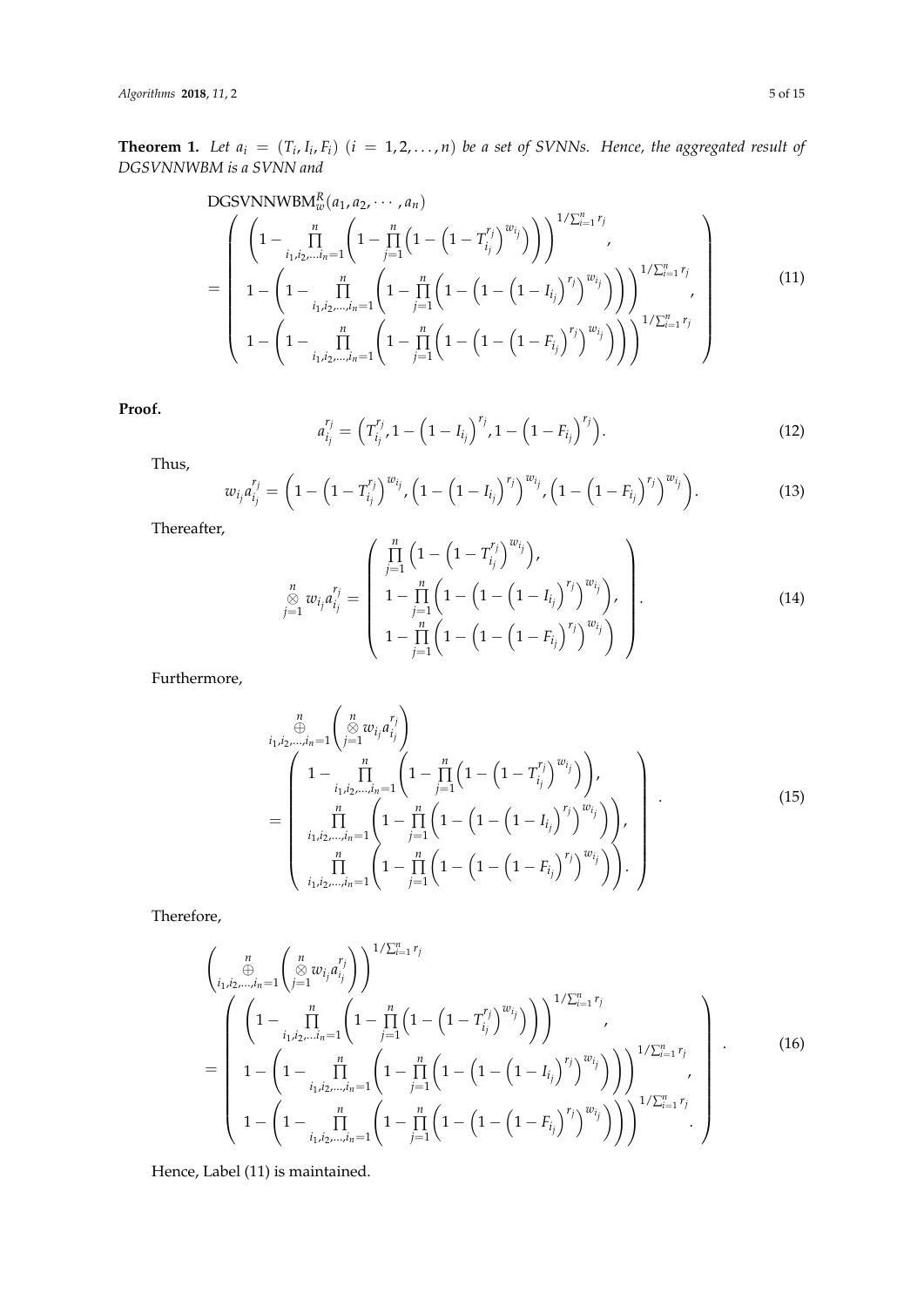Thereafter,

$$
0 \leq \left(1 - \prod_{i_1, i_2, \dots, i_n=1}^n \left(1 - \prod_{j=1}^n \left(1 - \left(1 - T_{i_j}^{r_j}\right)^{w_{i_j}}\right)\right)\right)^{1/\sum_{i=1}^n r_j} \leq 1,
$$
  
\n
$$
0 \leq 1 - \left(1 - \prod_{i_1, i_2, \dots, i_n=1}^n \left(1 - \prod_{j=1}^n \left(1 - \left(1 - \left(1 - I_{i_j}\right)^{r_j}\right)^{w_{i_j}}\right)\right)\right)^{1/\sum_{i=1}^n r_j} \leq 1,
$$
  
\n
$$
0 \leq 1 - \left(1 - \prod_{i_1, i_2, \dots, i_n=1}^n \left(1 - \prod_{j=1}^n \left(1 - \left(1 - \left(1 - F_{i_j}\right)^{r_j}\right)^{w_{i_j}}\right)\right)\right)^{1/\sum_{i=1}^n r_j} \leq 1.
$$
  
\n(17)

In addition,

$$
0 \leq \left(1 - \prod_{i_1, i_2, \dots, i_n=1}^n \left(1 - \prod_{j=1}^n \left(1 - \left(1 - T_{i_j}^{r_j}\right)^{w_{i_j}}\right)\right)\right)^{1/\sum_{i=1}^n r_j}
$$
  
+1 - \left(1 - \prod\_{i\_1, i\_2, \dots, i\_n=1}^n \left(1 - \prod\_{j=1}^n \left(1 - \left(1 - \left(1 - I\_{i\_j}\right)^{r\_j}\right)^{w\_{i\_j}}\right)\right)\right)^{1/\sum\_{i=1}^n r\_j}  
+1 - \left(1 - \prod\_{i\_1, i\_2, \dots, i\_n=1}^n \left(1 - \prod\_{j=1}^n \left(1 - \left(1 - \left(1 - F\_{i\_j}\right)^{r\_j}\right)^{w\_{i\_j}}\right)\right)\right)^{1/\sum\_{i=1}^n r\_j} \leq 3, (18)

thereby completing the proof.  $\Box$ 

Moreover, DGSVNNWBM has the following properties.

**Property 1. (Monotonicity).** Let  $a_i = (T_{a_i}, I_{a_i}, F_{a_i}) (i = 1, 2, ..., n)$  and  $b_i = (T_{b_i}, I_{b_i}, F_{b_i})$   $(i = 1, 2, ..., n)$ *be two sets of SVNNs. If*  $T_{a_i} \leq T_{b_i}$  and  $I_{a_i} \geq I_{b_i}$  and  $F_{a_i} \geq F_{b_i}$  holds for all i, then

DGSVNNWBM<sub>w</sub><sup>R</sup>(a<sub>1</sub>, a<sub>2</sub>, · · · , a<sub>n</sub>) 
$$
\leq
$$
 DGSVNNWBM<sub>w</sub><sup>R</sup>(b<sub>1</sub>, b<sub>2</sub>, · · · , b<sub>n</sub>). (19)

**Proof.** Let DGSVNNWBM $_{w}^{R}(a_1, a_2, \cdots, a_n) = (T_a, I_a, F_a)$ , DGSVNNWBM $_{w}^{R}(b_1, b_2, \cdots, b_n) = (T_b, I_b, F_b)$ . Given that  $T_{a_i} \leq T_{b_i}$ , we can obtain

$$
(1 - T_{a_{i_j}}^{r_j})^{w_{i_j}} \ge (1 - T_{a_{i_j}}^{r_j})^{w_{i_j}}.
$$
\n(20)

Therefore,

$$
1 - (1 - T_{a_{i_j}}^{r_j})^{w_{i_j}} \le 1 - (1 - T_{b_{i_j}}^{r_j})^{w_{i_j}}.
$$
\n(21)

Thus,

$$
1 - \prod_{j=1}^{n} \left( 1 - \left( 1 - T_{a_{i_j}}^{r_j} \right)^{w_{i_j}} \right) \ge 1 - \prod_{j=1}^{n} \left( 1 - \left( 1 - T_{b_{i_j}}^{r_j} \right)^{w_{i_j}} \right).
$$
 (22)

Thereafter,

$$
1 - \prod_{i_1, i_2, \dots, i_n = 1}^{n} \left( 1 - \prod_{j=1}^{n} \left( 1 - \left( 1 - T_{a_{i_j}}^{r_j} \right)^{w_{i_j}} \right) \right) \le 1 - \prod_{i_1, i_2, \dots, i_n = 1}^{n} \left( 1 - \prod_{j=1}^{n} \left( 1 - \left( 1 - T_{b_{i_j}}^{r_j} \right)^{w_{i_j}} \right) \right).
$$
 (23)

Then,

$$
\left(1 - \prod_{i_1, i_2, \dots, i_n=1}^n \left(1 - \prod_{j=1}^n \left(1 - \left(1 - T_{a_{i_j}}^{r_j}\right)^{w_{i_j}}\right)\right)\right)^{1/\sum_{i=1}^n r_j} \le \left(1 - \prod_{i_1, i_2, \dots, i_n=1}^n \left(1 - \prod_{j=1}^n \left(1 - \left(1 - T_{b_{i_j}}^{r_j}\right)^{w_{i_j}}\right)\right)\right)^{1/\sum_{i=1}^n r_j} \tag{24}
$$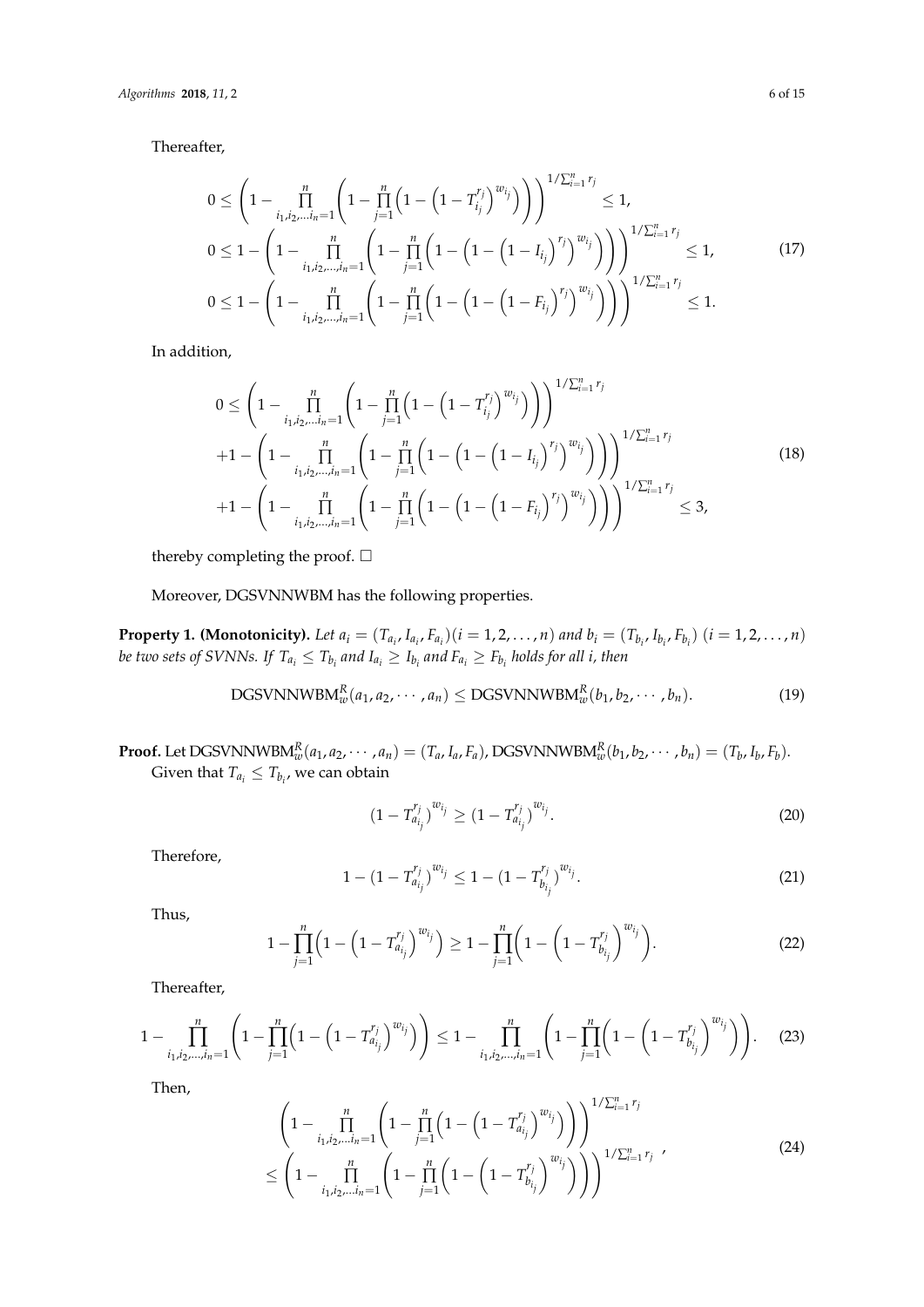which means  $T_a \leq T_b$ . Similarly, we can obtain  $I_a \geq I_b$  and  $F_a \geq F_b$ . If  $T_a < T_b$  and  $I_a \geq I_b$  and  $F_a \geq F_b$ , then  $\text{DGSVNNWBM}_{w}^{R}(a_1, a_2, \cdots, a_n) < \text{DGSVNNWBM}_{w}^{R}(b_1, b_2, \cdots, b_n);$ If  $T_a = T_b$  and  $I_a > I_b$  and  $F_a > F_b$ , then  $\text{DGSVNNWBM}_{w}^{R}(a_1, a_2, \cdots, a_n) < \text{DGSVNNWBM}_{w}^{R}(b_1, b_2, \cdots, b_n);$ If  $T_a = T_b$  and  $I_a = I_b$  and  $F_a = F_b$ , then  $\text{DGSVNNWBM}_{w}^{R}(a_1, a_2, \cdots, a_n) = \text{DGSVNNWBM}_{w}^{R}(b_1, b_2, \cdots, b_n).$ Therefore, the proof of property 1 is completed.  $\Box$ 

**Property 2.** (Boundedness). Let  $a_i = (T_{a_i}, I_{a_i}, F_{a_i}) (i = 1, 2, ..., n)$  be a set of SVNNS. If  $a^+ = (\max_i(T_i), \min_i(I_i), \min_i(F_i))$  and  $a^- = (\min_i(T_i), \max_i(I_i), \max_i(F_i))$ , then

$$
DGSVNNWBM_w^R(a_1^-, a_2^-, \cdots, a_n^-)
$$
  
\n
$$
\leq DGSVNNWBM_w^R(a_1, a_2, \cdots, a_n)
$$
  
\n
$$
\leq DGSVNNWBM_w^R(a_1^+, a_2^+, \cdots, a_n^+)
$$
\n(25)

**Proof.** From Theorem 1, we can obtain

DGSVNNWBM<sub>w</sub><sup>R</sup>(a<sup>-</sup>, a<sup>-</sup>,..., a<sup>-</sup>)  
\n
$$
= \begin{pmatrix}\n\left(1 - \prod_{i_1,i_2,...i_n=1}^n \left(1 - \prod_{j=1}^n \left(1 - \left(1 - \min T_{i_j}^{r_j}\right)^{w_{i_j}}\right)\right)\right)^{1/\sum_{i=1}^n r_j} \\
1 - \left(1 - \prod_{i_1,i_2,...i_n=1}^n \left(1 - \prod_{j=1}^n \left(1 - \left(1 - \left(1 - \min I_{i_j}\right)^{r_j}\right)^{w_{i_j}}\right)\right)\right)^{1/\sum_{i=1}^n r_j} \\
1 - \left(1 - \prod_{i_1,i_2,...i_n=1}^n \left(1 - \prod_{j=1}^n \left(1 - \left(1 - \left(1 - \min F_{i_j}\right)^{r_j}\right)^{w_{i_j}}\right)\right)\right)^{1/\sum_{i=1}^n r_j} \\
1 - \left(1 - \prod_{i_1,i_2,...i_n=1}^n \left(1 - \prod_{j=1}^n \left(1 - \left(1 - \left(1 - \min F_{i_j}\right)^{r_j}\right)^{w_{i_j}}\right)\right)\right)^{1/\sum_{i=1}^n r_j} \\
\end{pmatrix}
$$
\n(26)

$$
DGSVNNWBM_w^R(a,a,\ldots,a)
$$

$$
= \left(\begin{array}{c} \left(1-\prod_{i_{1},i_{2},\ldots,i_{n}=1}^{n}\left(1-\prod_{j=1}^{n}\left(1-\left(1-T_{i_{j}}^{r_{j}}\right)^{w_{i_{j}}}\right)\right)\right)^{1/\sum_{i=1}^{n}r_{j}}\\ 1-\left(1-\prod_{i_{1},i_{2},\ldots,i_{n}=1}^{n}\left(1-\prod_{j=1}^{n}\left(1-\left(1-\left(1-I_{i_{j}}\right)^{r_{j}}\right)^{w_{i_{j}}}\right)\right)\right)^{1/\sum_{i=1}^{n}r_{j}}\\ 1-\left(1-\prod_{i_{1},i_{2},\ldots,i_{n}=1}^{n}\left(1-\prod_{j=1}^{n}\left(1-\left(1-\left(1-F_{i_{j}}\right)^{r_{j}}\right)^{w_{i_{j}}}\right)\right)\right)^{1/\sum_{i=1}^{n}r_{j}}\\ \end{array}\right) \tag{27}
$$

DGSVNNWBM $_{w}^{R}(a^{+}, a^{+}, \ldots, a^{+})$ 

$$
= \left(\begin{array}{c} \left(1-\prod_{i_{1},i_{2},...,i_{n}=1}^{n}\left(1-\prod_{j=1}^{n}\left(1-\left(1-\max T_{i_{j}}^{r_{j}}\right)^{w_{i_{j}}}\right)\right)\right)^{1/\sum_{i=1}^{n}r_{j}}\\ 1-\left(1-\prod_{i_{1},i_{2},...,i_{n}=1}^{n}\left(1-\prod_{j=1}^{n}\left(1-\left(1-\left(1-\max I_{i_{j}}\right)^{r_{j}}\right)^{w_{i_{j}}}\right)\right)\right)^{1/\sum_{i=1}^{n}r_{j}}\\ 1-\left(1-\prod_{i_{1},i_{2},...,i_{n}=1}^{n}\left(1-\prod_{j=1}^{n}\left(1-\left(1-\left(1-\max F_{i_{j}}\right)^{r_{j}}\right)^{w_{i_{j}}}\right)\right)\right)^{1/\sum_{i=1}^{n}r_{j}}\right) \end{array}\right)
$$
(28)

From Property 1, we can obtain

DGSVNNWBM<sub>w</sub><sup>R</sup> 
$$
(a^-, a^-, \dots, a^-)
$$
  
\n $\le$  DGSVNNWBM<sub>w</sub><sup>R</sup>  $(a_1, a_2, \dots, a_n)$   
\n $\le$  DGSVNNWBM<sub>w</sub><sup>R</sup>  $(a^+, a^+, \dots, a^+)$ . (29)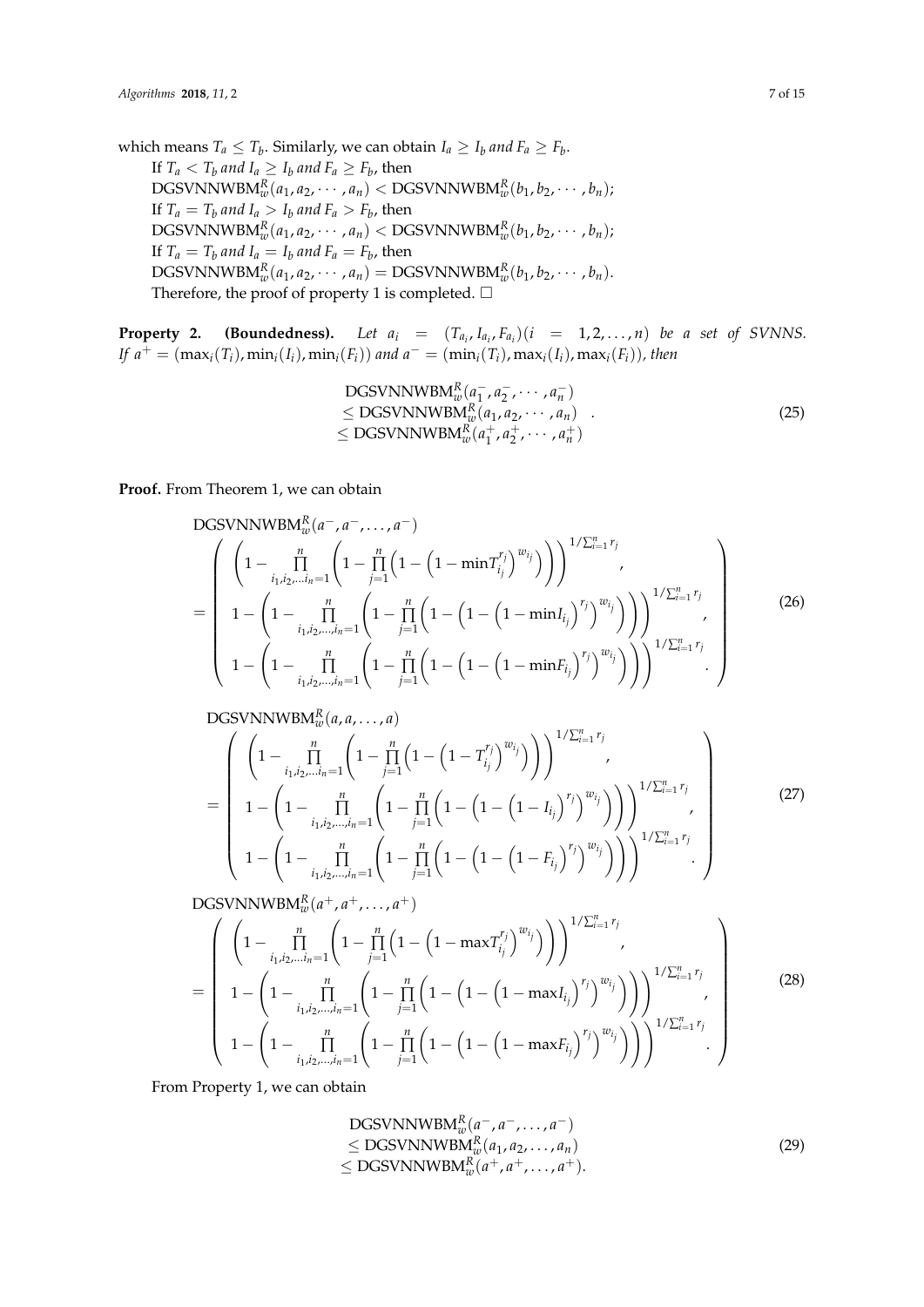Evidently, the DGSVNNWBM operator lacks the property of idempotency.

Furthermore, we extend DGWBGM to SVNNS and propose the dual generalized SVNN weighted GBM (DGSVNNWGBM) operator. □

**Definition 7.** Let  $a_i = (T_i, I_i, F_i)$   $(i = 1, 2, ..., n)$  be a set of SVNNs with their weight vector being  $w_i = (w_1, w_2, \dots, w_n)^T$ , thereby satisfying  $w_i \in [0, 1]$  and  $\sum_{i=1}^n w_i = 1$ . If

DGSVNNWGBM<sub>w</sub><sup>R</sup>(a<sub>1</sub>, a<sub>2</sub>, · · · a<sub>n</sub>) = 
$$
\frac{1}{\sum_{j=1}^{n} r_j} \left( \underset{i_1, i_2, \ldots, i_n=1}{\overset{n}{\otimes}} \left( \underset{j=1}{\overset{n}{\oplus}} \left( r_j a_{i_j} \right) \right)^{\prod_{j=1}^{n} w_{i_j}} \right),
$$
(30)

where  $R = (r_1, r_2, \ldots, r_n)^T$  is the parameter vector with  $r_i \geq 0 (i = 1, 2, \ldots, n)$ . Then, DGSVNNWGBM $_{w}^R$  is *called DGSVNNWGBM*.

We can derive Theorem 2.

**Theorem 2.** Let  $a_i = (T_i, I_i, F_i)$   $(i = 1, 2, ..., n)$  be a set of SVNNs. The aggregated value by DGSVNNWGBM *is also a SVNN and*

DGSVNNWGBM<sub>w</sub><sup>R</sup>(a<sub>1</sub>, a<sub>2</sub>, · · · a<sub>n</sub>)  
\n
$$
= \begin{pmatrix}\n1 - \left(1 - \prod_{i_1, i_2, \dots, i_n=1}^n \left(1 - \prod_{j=1}^n \left(1 - T_{i_j}\right)^{r_j}\right)^{\prod_{j=1}^n w_{i_j}}\right)^{\frac{1}{\sum_{j=1}^n r_j}},\\
\left(1 - \prod_{i_1, i_2, \dots, i_n=1}^n \left(1 - \prod_{j=1}^n I_{i_j}^{r_j}\right)^{\prod_{j=1}^n w_{i_j}}\right)^{\frac{1}{\sum_{j=1}^n r_j}},\\
\left(1 - \prod_{i_1, i_2, \dots, i_n=1}^n \left(1 - \prod_{j=1}^n F_{i_j}^{r_j}\right)^{\prod_{j=1}^n w_{i_j}}\right)^{\frac{1}{\sum_{j=1}^n r_j}}.\n\end{pmatrix}
$$
\n(31)

**Proof.**

$$
r_j a_{i_j} = \left(1 - \left(1 - T_{i_j}\right)^{r_j}, I_{i_j}^{r_j}, F_{i_j}^{r_j}\right),\tag{32}
$$

$$
\bigoplus_{j=1}^{n} (r_{j}a_{i_{j}}) = \left(1 - \prod_{j=1}^{n} \left(1 - T_{i_{j}}\right)^{r_{j}} \prod_{j=1}^{n} I_{i_{j}}^{r_{j}} \prod_{j=1}^{n} F_{i_{j}}^{r_{j}}\right).
$$
\n(33)

Thereafter,

$$
\begin{pmatrix}\n\begin{pmatrix}\n\mu \\
\frac{\partial}{\partial y}\n\end{pmatrix}\n\begin{pmatrix}\n\frac{n}{j-1}w_{ij} \\
\frac{n}{j-1}w_{ij}\n\end{pmatrix} =\n\begin{pmatrix}\n\left(1 - \prod_{j=1}^{n} (1 - T_{i_j})^{r_j}\right)^{\prod_{j=1}^{n} w_{i_j}} \\
1 - \left(1 - \prod_{j=1}^{n} I_{i_j}^{r_j}\right)^{\prod_{j=1}^{n} w_{i_j}} \\
1 - \left(1 - \prod_{j=1}^{n} F_{i_j}^{r_j}\right)^{\prod_{j=1}^{n} w_{i_j}}\n\end{pmatrix}
$$
\n(34)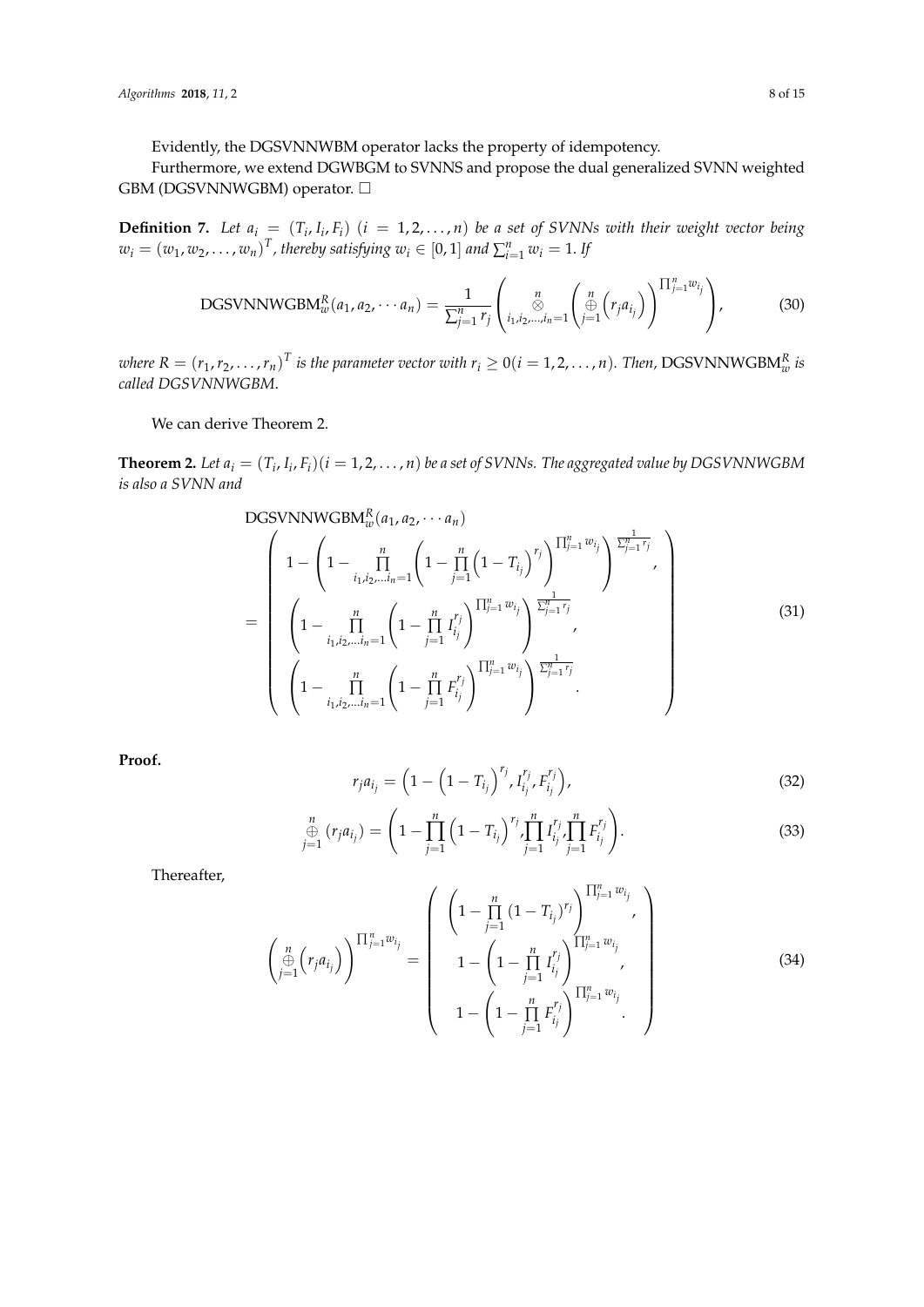Therefore,

$$
\sum_{i_1, i_2, \dots, i_n=1}^n \left( \bigoplus_{j=1}^n \left( r_j a_{i_j} \right) \right)^{\prod_{j=1}^n w_{i_j}} = \left( \begin{array}{c} \prod_{i_1, i_2, \dots, i_n} \left( 1 - \prod_{j=1}^n \left( 1 - T_{i_j} \right)^{r_j} \right)^{\prod_{j=1}^n w_{i_j}} \\ 1 - \prod_{i_1, i_2, \dots, i_n}^n \left( \left( 1 - \prod_{j=1}^n I_{i_j}^{r_j} \right)^{\prod_{j=1}^n w_{i_j}} \right), \\ 1 - \prod_{i_1, i_2, \dots, i_n}^n \left( \left( 1 - \prod_{j=1}^n F_{i_j}^{r_j} \right)^{\prod_{j=1}^n w_{i_j}} \right). \end{array} \right) \tag{35}
$$

Thus,

$$
\frac{1}{\sum_{j=1}^{n} r_j} \left( \bigotimes_{i_1, i_2, \dots, i_n=1}^{n} \left( \bigoplus_{j=1}^{n} \left( r_j a_{i_j} \right) \right)^{\prod_{j=1}^{n} w_{i_j}} \right)
$$
\n
$$
= \left( 1 - \left( 1 - \prod_{i_1, i_2, \dots, i_n=1}^{n} \left( 1 - \prod_{j=1}^{n} \left( 1 - T_{i_j} \right)^{r_j} \right)^{\prod_{j=1}^{n} w_{i_j}} \right)^{\frac{1}{\sum_{j=1}^{n} r_j}},
$$
\n
$$
= \left( 1 - \prod_{i_1, i_2, \dots, i_n=1}^{n} \left( \left( 1 - \prod_{j=1}^{n} I_{i_j}^{r_j} \right)^{\prod_{j=1}^{n} w_{i_j}} \right) \right)^{\frac{1}{\sum_{j=1}^{n} r_j}},
$$
\n
$$
\left( 1 - \prod_{i_1, i_2, \dots, i_n=1}^{n} \left( \left( 1 - \prod_{j=1}^{n} F_{i_j}^{r_j} \right)^{\prod_{j=1}^{n} w_{i_j}} \right) \right)^{\frac{1}{\sum_{j=1}^{n} r_j}}.
$$
\n
$$
(36)
$$

Hence, Label (31) is maintained. Thereafter,

$$
0 \leq 1 - \left(1 - \prod_{i_1, i_2, \dots, i_n=1}^n \left(1 - \prod_{j=1}^n \left(1 - T_{i_j}\right)^{r_j}\right)^{\prod_{j=1}^n w_{i_j}}\right)^{\frac{1}{\sum_{j=1}^n r_j}} \leq 1,
$$
  
\n
$$
0 \leq \left(1 - \prod_{i_1, i_2, \dots, i_n=1}^n \left(\left(1 - \prod_{j=1}^n I_{i_j}^{r_j}\right)^{\prod_{j=1}^n w_{i_j}}\right)\right)^{\frac{1}{\sum_{j=1}^n r_j}} \leq 1,
$$
  
\n
$$
0 \leq \left(1 - \prod_{i_1, i_2, \dots, i_n=1}^n \left(\left(1 - \prod_{j=1}^n F_{i_j}^{r_j}\right)^{\prod_{j=1}^n w_{i_j}}\right)\right)^{\frac{1}{\sum_{j=1}^n r_j}} \leq 1.
$$
  
\n(37)

Therefore,

$$
0 \leq 1 - \left(1 - \prod_{i_1, i_2, \dots, i_n=1}^n \left(1 - \prod_{j=1}^n \left(1 - T_{i_j}\right)^{r_j}\right)^{\prod_{j=1}^n w_{i_j}}\right)^{\frac{1}{\sum_{j=1}^n r_j}}
$$
  
+ 
$$
\left(1 - \prod_{i_1, i_2, \dots, i_n=1}^n \left(\left(1 - \prod_{j=1}^n I_{i_j}^{r_j}\right)^{\prod_{j=1}^n w_{i_j}}\right)\right)^{\frac{1}{\sum_{j=1}^n r_j}}
$$
  
+ 
$$
\left(1 - \prod_{i_1, i_2, \dots, i_n=1}^n \left(\left(1 - \prod_{j=1}^n F_{i_j}^{r_j}\right)^{\prod_{j=1}^n w_{i_j}}\right)\right)^{\frac{1}{\sum_{j=1}^n r_j}} \leq 3,
$$
 (38)

thereby completing the proof.  $\Box$ 

Similar to DGSVNNWBM, DGSVNNWGBM has the same properties. The proofs are omitted to save space.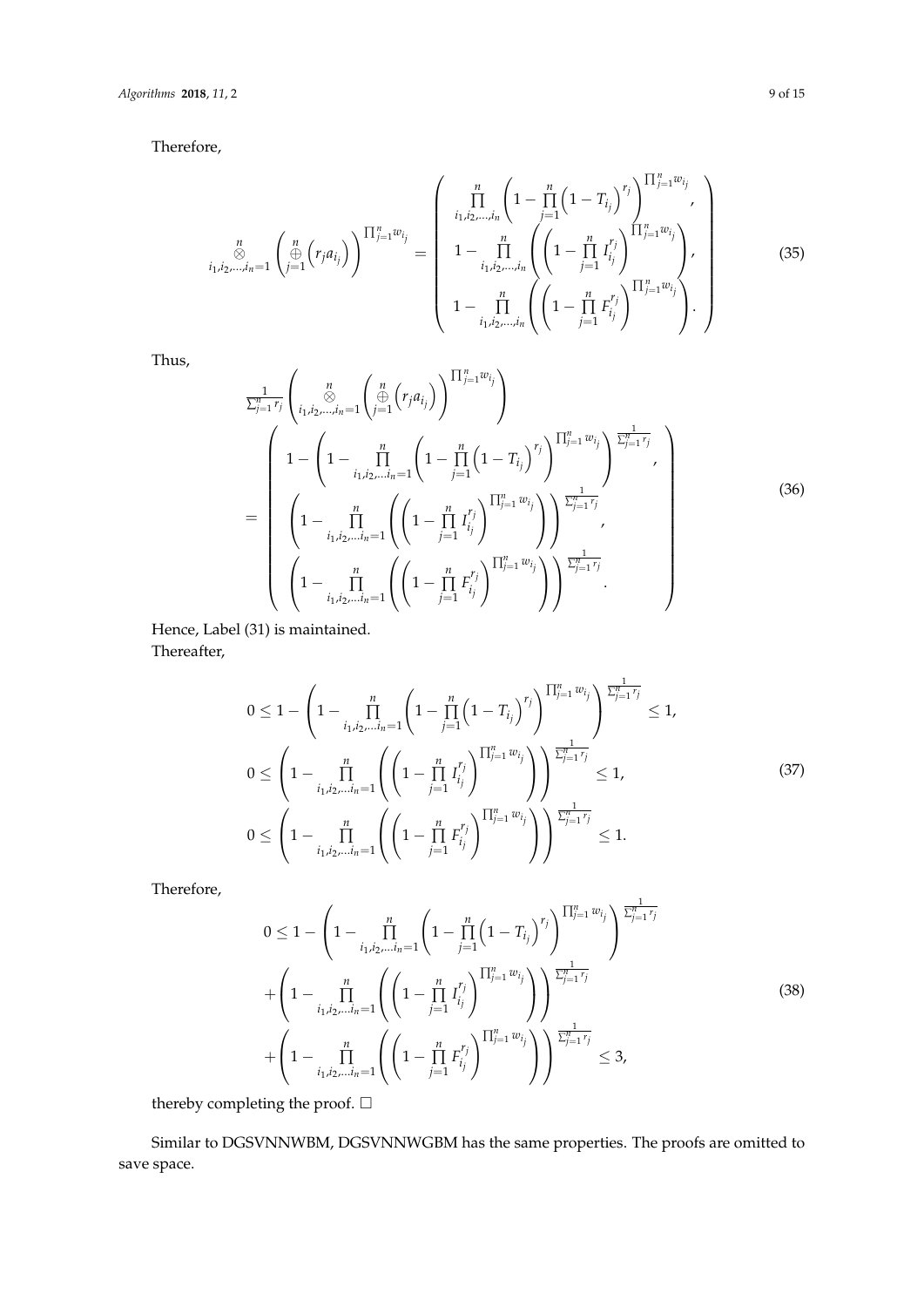**Property 3.** Let  $a_i = (T_i, I_i, F_i)$   $(i = 1, 2, ..., n)$  be a set of SVNNs.

(1) (Monotonicity). Let  $a_i = (T_{a_i}, I_{a_i}, F_{a_i})$   $(i = 1, 2, ..., n)$  and  $b_i = (T_{b_i}, I_{b_i}, F_{b_i})$   $(i = 1, 2, ..., n)$  be *two sets of SVNNs. If*  $T_{a_i} \leq T_{b_i}$  *and*  $I_{a_i} \geq I_{b_i}$  *and*  $F_{a_i} \geq F_{b_i}$  *holds for all i, then* 

DGSVNNWGBM<sub>w</sub><sup>R</sup>(a<sub>1</sub>, a<sub>2</sub>, · · · , a<sub>n</sub>) 
$$
\leq
$$
 DGSVNNWGBM<sub>w</sub><sup>R</sup>(b<sub>1</sub>, b<sub>2</sub>, · · · , b<sub>n</sub>). (39)

*(2) (Boundedness). Let*  $a_i = (T_i, I_i, F_i)(i = 1, 2, ..., n)$  *be a set of SVNNS. If* 

$$
a^{+} = (\max_{i}(T_i), \min_{i}(I_i), \min_{i}(F_i)),
$$
  

$$
a^{-} = (\min_{i}(T_i), \max_{i}(I_i), \max_{i}(F_i)).
$$

*Then,*

$$
a^{-} \leq \text{DGSUNNWGBM}_{w}^{R}(a_{1}, a_{2}, \cdots, a_{n}) \leq a^{+}.
$$
\n
$$
(40)
$$

# <span id="page-9-0"></span>**4. Numerical Example and Comparative Analysis**

#### *4.1. Applicable Example*

In this section, we shall present a numerical example to select strategic suppliers under supply chain risk with SVNNs in order to illustrate the method proposed in this paper. There is a panel with five possible strategic suppliers  $O_i(i = 1, 2, 3, 4, 5)$  to select. The experts select four attributes to evaluate the five possible strategic suppliers:  $\textcircled{1} C_1$  is the technology level;  $\textcircled{2} C_2$  is the service level;  $\circled{3}$  C<sub>3</sub> is the risk managing ability; and  $\circled{4}$  C<sub>4</sub> is the enterprise environment risk. The five possible strategic suppliers  $O_i(i = 1, 2, 3, 4, 5)$  are to be evaluated using the SVNNs by the decision-maker under the four above attributes (whose weighting vector  $\omega = (0.10, 0.40, 0.35, 0.15)^T$ ), as listed in the following matrix:

$$
\widetilde{R} = \begin{bmatrix}\n(0.6, 0.9, 0.2) & (0.7, 0.4, 0.4) & (0.4, 0.7, 0.2) & (0.6, 0.8, 0.3) \\
(0.8, 0.5, 0.2) & (0.8, 0.6, 0.3) & (0.8, 0.5, 0.5) & (0.9, 0.6, 0.2) \\
(0.7, 0.8, 0.3) & (0.6, 0.8, 0.4) & (0.6, 0.4, 0.2) & (0.7, 0.4, 0.3) \\
(0.9, 0.2, 0.4) & (0.7, 0.4, 0.5) & (0.5, 0.5, 0.3) & (0.6, 0.7, 0.3) \\
(0.7, 0.6, 0.5) & (0.5, 0.9, 0.2) & (0.8, 0.7, 0.3) & (0.6, 0.9, 0.4)\n\end{bmatrix}
$$

Then, we utilize the proposed operators to select the best strategic suppliers under supply chain risk.

**Step 1.** According to *w* and SVNNs  $O_{ij}$  ( $i = 1, 2, 3, 4, 5, j = 1, 2, 3, 4$ ), we can aggregate all SVNNs  $O_i$ *i* by using the DGSVNNWBM (DGSVNNWGBM) operator to derive the SVNNs  $O_i$  ( $i = 1, 2, 3, 4, 5$ ) of the alternative  $O_i$ . The aggregating results are in Table [1.](#page-9-1)

<span id="page-9-1"></span>**Table 1.** The aggregating results of strategic suppliers by the DGSVNNWBM and DGSVNNWGBM  $(R = (1, 1, 1, 1).).$ 

|                | <b>DGSVNNWBM</b>         | <b>DGSVNNWGBM</b>        |
|----------------|--------------------------|--------------------------|
| O <sub>1</sub> | (0.5720, 0.6135, 0.2929) | (0.5692, 0.6209, 0.2951) |
| O <sub>2</sub> | (0.8157, 0.5549, 0.3423) | (0.8150, 0.5552, 0.3454) |
| O <sub>3</sub> | (0.6253, 0.5980, 0.3033) | (0.6249, 0.6066, 0.3051) |
| $O_4$          | (0.6377, 0.4583, 0.3888) | (0.6345, 0.4610, 0.3903) |
| O <sub>5</sub> | (0.6431, 0.7999, 0.2927) | (0.6395, 0.8064, 0.2951) |

**Step 2.** According to Table [1,](#page-9-1) the scores of the strategic suppliers are shown in Table [2.](#page-10-0)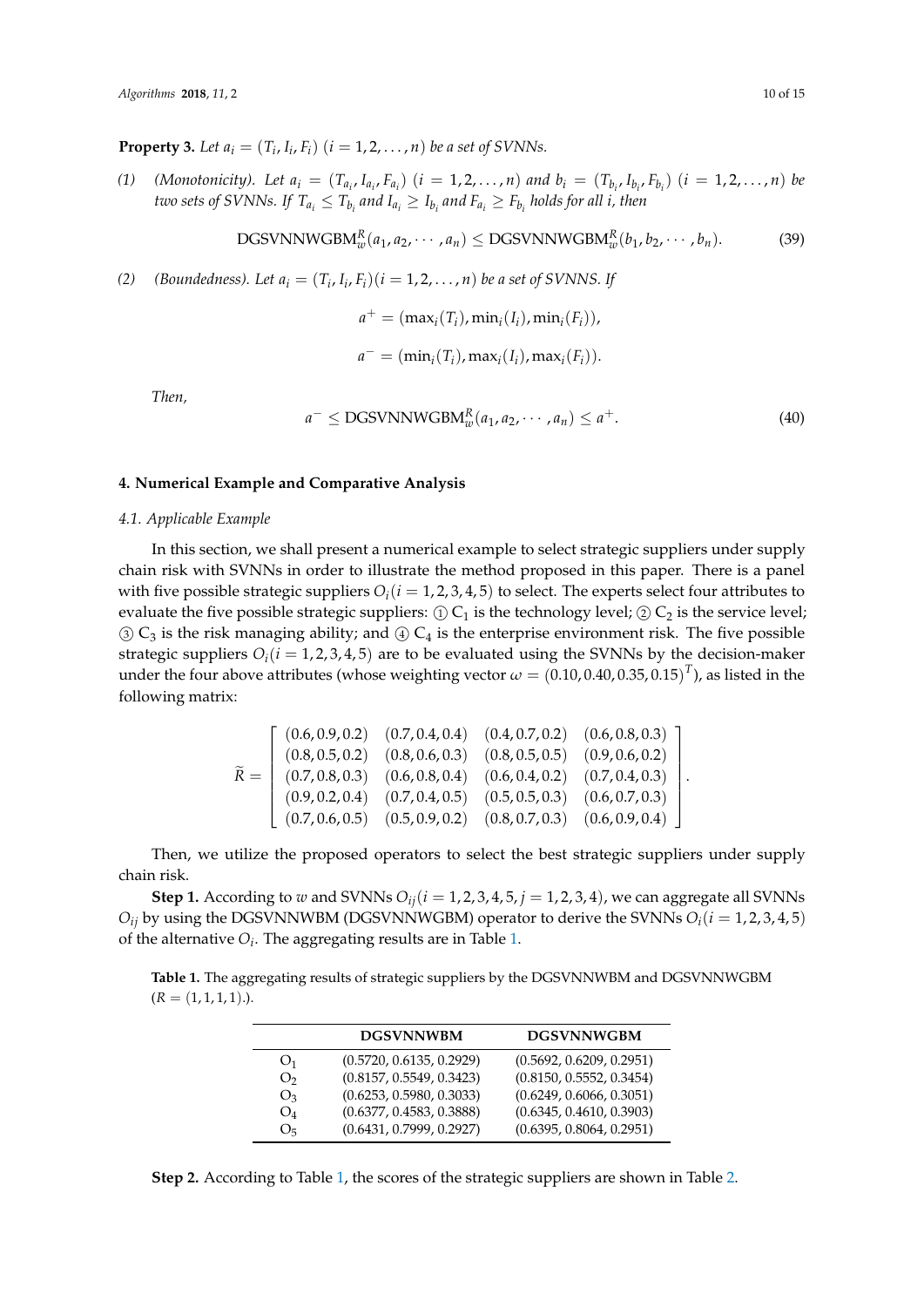<span id="page-10-0"></span>

|                | <b>DGSVNNWBM</b> | <b>DGSVNNWGBM</b> |
|----------------|------------------|-------------------|
| O <sub>1</sub> | 0.5552           | 0.5511            |
| O <sub>2</sub> | 0.6395           | 0.6381            |
| $O_3$          | 0.5747           | 0.5711            |
| $O_4$          | 0.5969           | 0.5944            |
| O <sub>5</sub> | 0.5168           | 0.5127            |

**Table 2.** The scores of the strategic suppliers.

<span id="page-10-1"></span>**Step 3.** According to the Table [2](#page-10-0) and the scores, the order of the strategic suppliers is listed in Table [3,](#page-10-1) and the best strategic suppliers is  $O_2$ .

|                  | Order                         |
|------------------|-------------------------------|
| <b>DGSVNNWBM</b> | $O_2 > O_4 > O_3 > O_1 > O_5$ |
| DGSVNNWGBM       | $O_2 > O_4 > O_1 > O_3 > O_5$ |

**Table 3.** Order of the strategic suppliers.

# *4.2. Influence Analysis*

<span id="page-10-2"></span>To show the effects on the ranking results by altering the parameters of DGSVNNWBM (DGSVNNWGBM) operators, the corresponding results are shown in Tables [4](#page-10-2) and [5.](#page-10-3)

| R             | $S(O_1)$ | $S(O_2)$ | $S(O_3)$ | $S(O_4)$ | $S(O_5)$ | Order                         |
|---------------|----------|----------|----------|----------|----------|-------------------------------|
| (1,1,1,1)     | 0.5552   | 0.6395   | 0.5747   | 0.5969   | 0.5168   | $O_2 > O_4 > O_3 > O_1 > O_5$ |
| (2,2,2,2)     | 0.7701   | 0.8604   | 0.7861   | 0.8158   | 0.7326   | $O_2 > O_4 > O_3 > O_1 > O_5$ |
| (3,3,3,3)     | 0.8281   | 0.9127   | 0.8395   | 0.8660   | 0.8096   | $A_2 > A_4 > A_3 > A_1 > A_5$ |
| (4,4,4,4)     | 0.8508   | 0.9290   | 0.8583   | 0.8831   | 0.8455   | $O_2 > O_4 > O_3 > O_1 > O_5$ |
| (5,5,5,5)     | 0.8621   | 0.9351   | 0.8669   | 0.8915   | 0.8656   | $O_2 > O_4 > O_3 > O_5 > O_1$ |
| (6,6,6,6)     | 0.8689   | 0.9378   | 0.8715   | 0.8971   | 0.8785   | $O_2 > O_4 > O_5 > O_3 > O_1$ |
| (7,7,7,7)     | 0.8734   | 0.9392   | 0.8743   | 0.9015   | 0.8873   | $O_2 > O_4 > O_5 > O_3 > O_1$ |
| (8,8,8,8)     | 0.8767   | 0.9400   | 0.8763   | 0.9055   | 0.8938   | $O_2 > O_4 > O_5 > O_1 > O_3$ |
| (9,9,9,9)     | 0.8792   | 0.9406   | 0.8778   | 0.9091   | 0.8987   | $O_2 > O_4 > O_5 > O_1 > O_3$ |
| (10,10,10,10) | 0.8811   | 0.9411   | 0.8789   | 0.9124   | 0.9026   | $O_2 > O_4 > O_5 > O_1 > O_3$ |

**Table 4.** Order for different parameters of DGSVNNWBM.

**Table 5.** Order for different parameters of DGSVNNWGBM.

<span id="page-10-3"></span>

| R             | $S(O_1)$ | $S(O_2)$ | $S(O_3)$ | $S(O_4)$ | $S(O_5)$ | Order                         |
|---------------|----------|----------|----------|----------|----------|-------------------------------|
| (1,1,1,1)     | 0.5511   | 0.6381   | 0.5711   | 0.5944   | 0.5127   | $O_2 > O_4 > O_3 > O_1 > O_5$ |
| (2,2,2,2)     | 0.4108   | 0.4996   | 0.4227   | 0.4517   | 0.3726   | $O_2 > O_4 > O_3 > O_1 > O_5$ |
| (3,3,3,3)     | 0.3619   | 0.4291   | 0.3670   | 0.3985   | 0.3208   | $O_2 > O_4 > O_3 > O_1 > O_5$ |
| (4,4,4,4)     | 0.3385   | 0.3920   | 0.3405   | 0.3728   | 0.2962   | $O_2 > O_4 > O_3 > O_1 > O_5$ |
| (5,5,5,5)     | 0.3245   | 0.3702   | 0.3252   | 0.3572   | 0.2817   | $O_2 > O_4 > O_3 > O_1 > O_5$ |
| (6,6,6,6)     | 0.3149   | 0.3562   | 0.3153   | 0.3462   | 0.2716   | $O_2 > O_4 > O_3 > O_1 > O_5$ |
| (7,7,7,7)     | 0.3076   | 0.3467   | 0.3084   | 0.3377   | 0.2641   | $O_2 > O_4 > O_3 > O_1 > O_5$ |
| (8,8,8,8)     | 0.3018   | 0.3398   | 0.3032   | 0.3308   | 0.2582   | $O_2 > O_4 > O_3 > O_1 > O_5$ |
| (9,9,9,9)     | 0.2978   | 0.3347   | 0.3002   | 0.3251   | 0.2531   | $O_2 > O_4 > O_3 > O_1 > O_5$ |
| (10,10,10,10) | 0.4150   | 0.3307   | 0.4182   | 0.3203   | 0.2505   | $O_3 > O_1 > O_2 > O_4 > O_5$ |
|               |          |          |          |          |          |                               |

# *4.3. Comparative Analysis*

Then, we compare our proposed operators with single valued neutrosophic weighted averaging (SVNWA) operator and single valued neutrosophic weighted geometric (SVNWG) operator [\[35\]](#page-13-0). The comparative results are depicted in Table [6.](#page-11-11)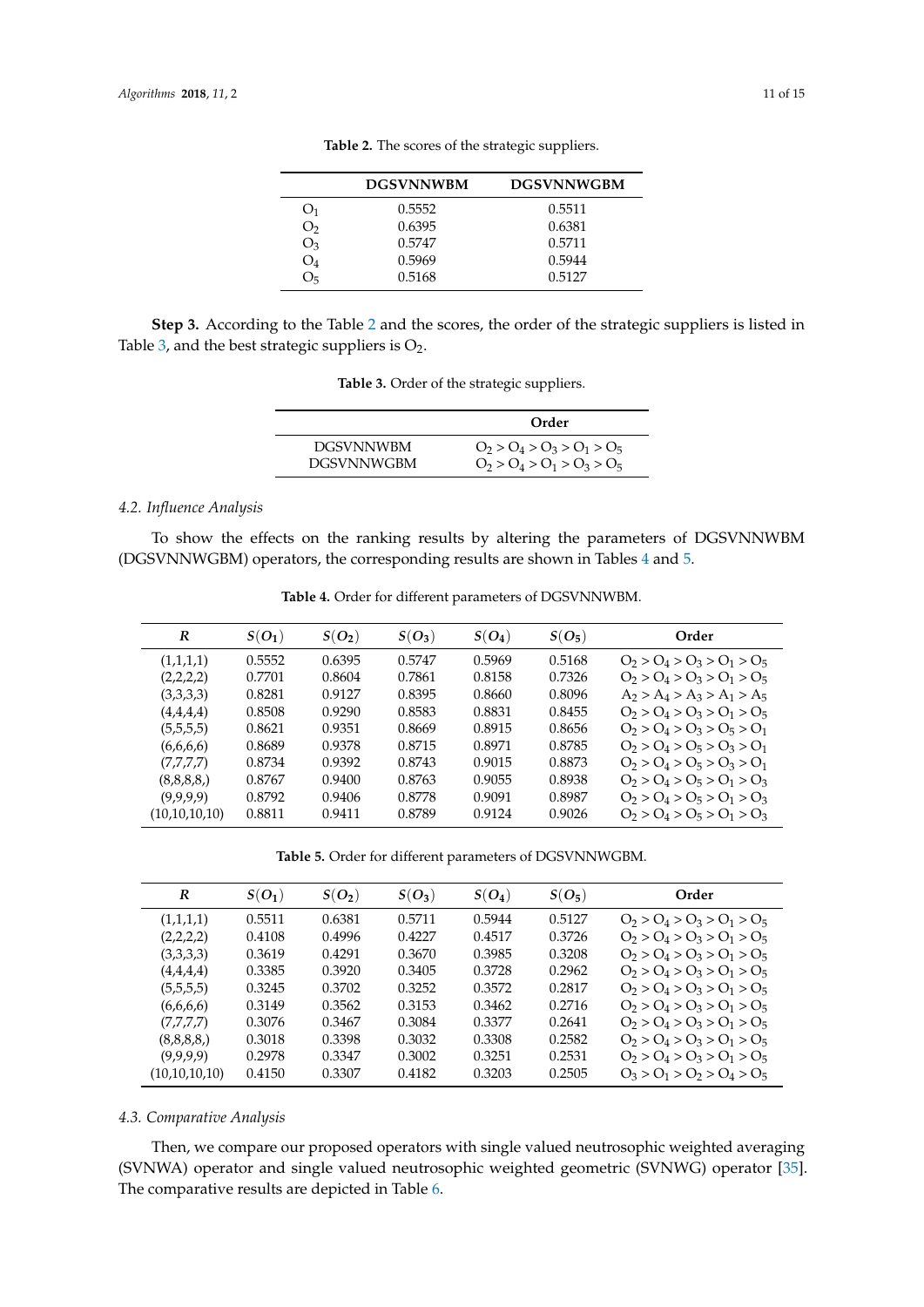|              | Order                         |
|--------------|-------------------------------|
| <b>SVNWA</b> | $O_2 > O_4 > O_3 > O_1 > O_5$ |
| <b>SVNWG</b> | $O_2 > O_4 > O_3 > O_1 > O_5$ |

**Table 6.** Order of the strategic suppliers.

<span id="page-11-11"></span>From above, we can we get the same results to show the effectiveness and practicality of the proposed operators. However, the existing aggregation operators, such as SVNWA operator and SVNWG operators, don't take into account the relationship between aggregated arguments, and thus cannot eliminate the influence of unfair arguments on decision results. Our proposed DGSVNNWBM and DGSVNNWGBM operators consider the information about the relationship among multiple arguments being aggregated.

#### <span id="page-11-10"></span>**5. Conclusions**

In this paper, we focused on SVNN information aggregation operators, as well as their application in MADM. To aggregate the SVNNs, the DGSVNNWBM and DGSVNNWGBM operators have been developed. We have conducted further research into these two operator's several desirable properties. In addition, we demonstrated the effectiveness of the DGSVNNWBM and DGSVNNWGBM operators in practical MADM problems. At the end of this study, we use an applicable example for supplier selection in the supply chain management process to show applicability of these two operators; meanwhile, the analysis of the comparison as the parameters take different values have also been studied. In our future studies, we shall expand the proposed models to other uncertain environments [\[36](#page-13-1)[–57\]](#page-13-2) and fuzzy MADM problems [\[58–](#page-13-3)[80\]](#page-14-0).

**Acknowledgments:** The work was supported by the National Natural Science Foundation of China under Grant Nos. 61174149 and 71571128, the Humanities and Social Sciences Foundation of Ministry of Education of the People's Republic of China (17XJA630003), and the Construction Plan of Scientific Research Innovation Team for Colleges and Universities in Sichuan Province (15TD0004).

**Author Contributions:** Jie Wang, Xiyue Tang and Guiwu Wei conceived and worked together to achieve this work, Jie Wang compiled the computing program by Matlab and analyzed the data, Jie Wang and Guiwu Wei wrote the paper. Finally, all the authors have read and approved the final manuscript.

**Conflicts of Interest:** The author declares no conflict of interest.

#### **References**

- <span id="page-11-0"></span>1. Smarandache, F. *Neutrosophy: A Unifying Field in Logics. Neutrosophy: Neutrosophic Probability, Set and Logic*; American Research Press: Rehoboth, NM, USA, 1999.
- <span id="page-11-1"></span>2. Smarandache, F. *Neutrosophy: Neutrosophic Probability, Set, and Logic: Analytic Synthesis & Synthetic Analysis*, 4th ed.; American Research Press: Rehoboth, DE, USA, 1998.
- <span id="page-11-2"></span>3. Zadeh, L.A. Fuzzy sets. *Inf. Control* **1965**, *8*, 338–353. [\[CrossRef\]](http://dx.doi.org/10.1016/S0019-9958(65)90241-X)
- <span id="page-11-3"></span>4. Atanassov, K. Intuitionistic fuzzy sets. *Fuzzy Sets Syst.* **1986**, *20*, 87–96. [\[CrossRef\]](http://dx.doi.org/10.1016/S0165-0114(86)80034-3)
- <span id="page-11-4"></span>5. Atanassov, K.; Gargov, G. Interval-valued intuitionistic fuzzy sets. *Fuzzy Sets Syst.* **1989**, *31*, 343–349. [\[CrossRef\]](http://dx.doi.org/10.1016/0165-0114(89)90205-4)
- <span id="page-11-5"></span>6. Wang, H.; Smarandache, F.; Zhang, Y.Q.; Sunderraman, R. Single valued neutrosophic set. *Rev. Air Force Acad.* **2010**, *1*, 410–413.
- <span id="page-11-6"></span>7. Wang, H.; Smarandache, F.; Zhang, Y.Q.; Sunderraman, R. *Interval Neutrosophic Sets and Logic: Theory and Applications in Computing*, 5th ed.; Hexis: Phoenix, AZ, USA, 2005.
- <span id="page-11-7"></span>8. Ye, J. Multicriteria decision-making method using the correlation coefficient under single-valued neutrosophic environment. *Int. J. Gen. Syst.* **2013**, *42*, 386–394. [\[CrossRef\]](http://dx.doi.org/10.1080/03081079.2012.761609)
- <span id="page-11-8"></span>9. Broumi, S.; Smarandache, F. Correlation coefficient of interval neutrosophic set. *Appl. Mech. Mater.* **2013**, *436*, 511–517. [\[CrossRef\]](http://dx.doi.org/10.4028/www.scientific.net/AMM.436.511)
- <span id="page-11-9"></span>10. Biswas, P.; Pramanik, S.; Giri, B.C. TOPSIS method for multi-attribute group decision-making under single-valued neutrosophic environment. *Neural Comput. Appl.* **2016**, *27*, 727–737. [\[CrossRef\]](http://dx.doi.org/10.1007/s00521-015-1891-2)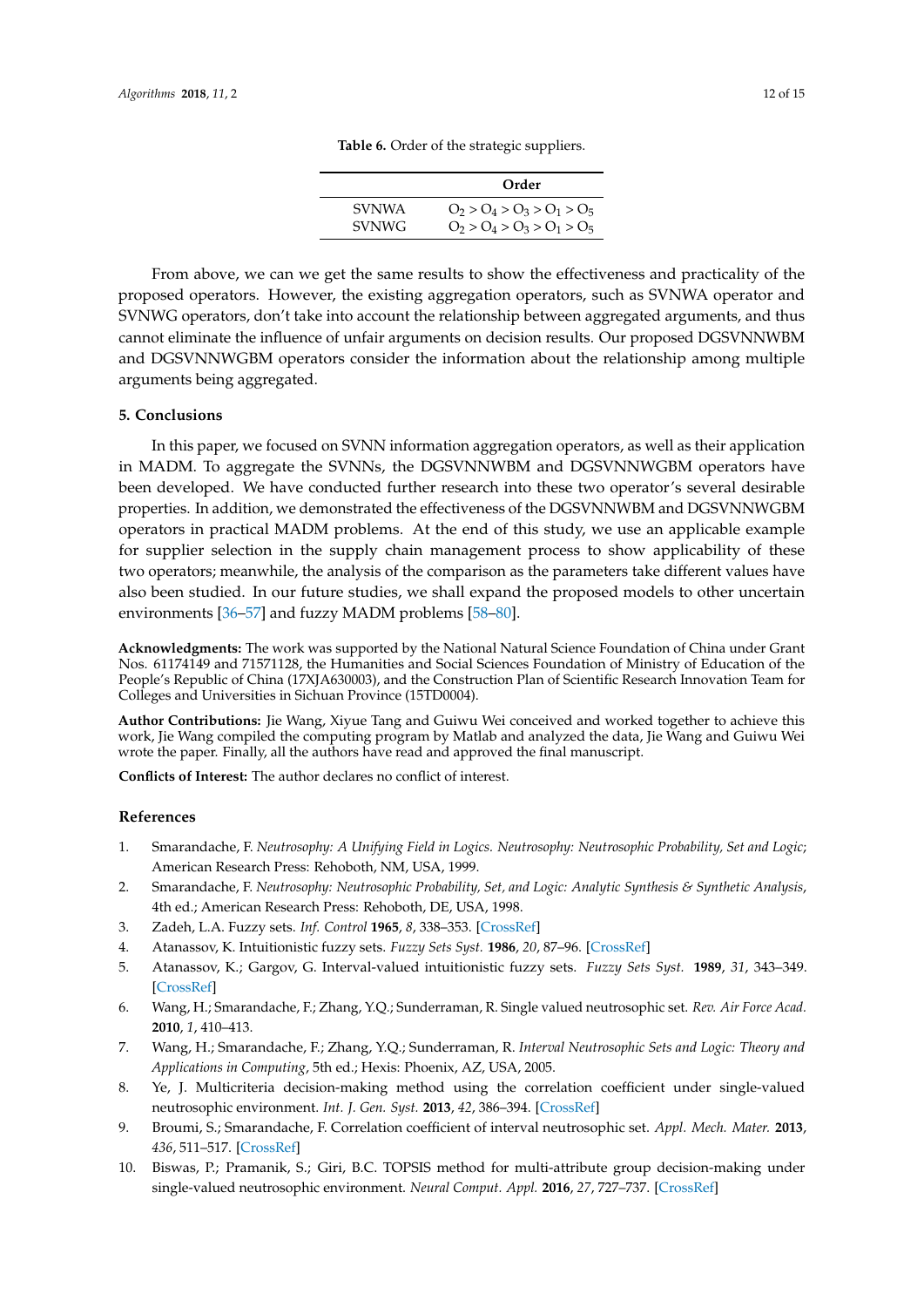- <span id="page-12-0"></span>11. Liu, P.D.; Chu, Y.C.; Li, Y.W.; Chen, Y.B. Some generalized neutrosophic number Hamacher aggregation operators and their application to Group Decision Making. *Int. J. Fuzzy Syst.* **2014**, *16*, 242–255.
- <span id="page-12-1"></span>12. Sahin, R.; Liu, P.D. Maximizing deviation method for neutrosophic multiple attribute decision making with incomplete weight information. *Neural Computer. Appl.* **2016**, *27*, 2017–2029. [\[CrossRef\]](http://dx.doi.org/10.1007/s00521-015-1995-8)
- <span id="page-12-2"></span>13. Ye, J. Similarity measures between interval neutrosophic sets and their applications in multicriteria decision-making. *J. Intell. Fuzzy Syst.* **2014**, *26*, 165–172.
- <span id="page-12-3"></span>14. Zhang, H.Y.; Wang, J.Q.; Chen, X.H. Interval neutrosophic sets and their application in multicriteria decision making problems. *Sci. World J.* **2014**, 1–15. [\[CrossRef\]](http://dx.doi.org/10.1155/2014/645953) [\[PubMed\]](http://www.ncbi.nlm.nih.gov/pubmed/24695916)
- <span id="page-12-4"></span>15. Ye, J. A multicriteria decision-making method using aggregation operators for simplified neutrosophic sets. *J. Intell. Fuzzy Syst.* **2014**, *26*, 2459–2466.
- <span id="page-12-5"></span>16. Peng, J.J.; Wang, J.Q.; Wang, J.; Zhang, H.Y.; Chen, X.H. Simplified neutrosophic sets and their applications in multicriteria group decision-making problems. *Int. J. Syst. Sci.* **2016**, *47*, 2342–2358. [\[CrossRef\]](http://dx.doi.org/10.1080/00207721.2014.994050)
- <span id="page-12-6"></span>17. Peng, J.J.; Wang, J.Q.; Zhang, H.Y.; Chen, X.H. An outranking approach for multi-criteria decision-making problems with simplified neutrosophic sets. *Appl. Soft Comput.* **2014**, *25*, 336–346. [\[CrossRef\]](http://dx.doi.org/10.1016/j.asoc.2014.08.070)
- <span id="page-12-7"></span>18. Zhang, H.; Wang, J.Q.; Chen, X.H. An outranking approach for multi-criteria decision-making problems with interval-valued neutrosophic sets. *Neural Comput. Appl.* **2016**, *27*, 615–627. [\[CrossRef\]](http://dx.doi.org/10.1007/s00521-015-1882-3)
- <span id="page-12-8"></span>19. Liu, P.D.; Liu, X. The neutrosophic number generalized weighted power averaging operator and its application in multiple attribute group decision making. *Int. J. Mach. Learn. Cybern.* **2016**. [\[CrossRef\]](http://dx.doi.org/10.1007/s13042-016-0508-0)
- <span id="page-12-9"></span>20. Deli, I.; Subas, Y. A ranking method of single valued neutrosophic numbers and its applications to multi-attribute decision making problems. *Int. J. Mach. Learn. Cyber.* **2017**, *8*, 1309–1322. [\[CrossRef\]](http://dx.doi.org/10.1007/s13042-016-0505-3)
- <span id="page-12-10"></span>21. Peng, J.J.; Wang, J.Q.; Wu, X.H.; Wang, J.; Chen, X.H. Multi-valued neutrosophic sets and power aggregation operators with their applications in multi-criteria group decision-making problems. *Int. J. Comput. Intell. Syst.* **2015**, *8*, 345–363. [\[CrossRef\]](http://dx.doi.org/10.1080/18756891.2015.1001957)
- <span id="page-12-11"></span>22. Zhang, H.Y.; Ji, P.; Wang, J.Q.; Chen, X.H. An improved weighted correlation coefficient based on integrated weight for interval neutrosophic sets and its application in multi-criteria decision-making problems. *Int. J. Comput. Intell. Syst.* **2015**, *8*, 1027–1043. [\[CrossRef\]](http://dx.doi.org/10.1080/18756891.2015.1099917)
- <span id="page-12-12"></span>23. Chen, J.Q.; Ye, J. Some Single-Valued Neutrosophic Dombi Weighted Aggregation Operators for multiple attribute decision-making. *Symmetry* **2017**, *9*, 82. [\[CrossRef\]](http://dx.doi.org/10.3390/sym9060082)
- <span id="page-12-13"></span>24. Liu, P.D.; Wang, Y.M. Multiple attribute decision making method based on single-valued neutrosophic normalized weighted Bonferroni mean. *Neural Comput. Appl.* **2014**, *25*, 2001–2010. [\[CrossRef\]](http://dx.doi.org/10.1007/s00521-014-1688-8)
- <span id="page-12-14"></span>25. Wu, X.H.; Wang, J.Q.; Peng, J.J.; Chen, X.H. Cross-entropy and prioritized aggregation operator with simplified neutrosophic sets and their application in multi-criteria decision-making problems. *Int. J. Fuzzy Syst.* **2016**, *18*, 1104–1116. [\[CrossRef\]](http://dx.doi.org/10.1007/s40815-016-0180-2)
- <span id="page-12-15"></span>26. Li, Y.; Liu, P.; Chen, Y. Some single valued neutrosophic number heronian mean operators and their application in multiple attribute group Decision Making. *Informatica* **2016**, *27*, 85–110. [\[CrossRef\]](http://dx.doi.org/10.15388/Informatica.2016.78)
- <span id="page-12-16"></span>27. Beliakov, G.; James, S.; Mordelova, J.; Rückschlossová, T.; Yager, R.R. Generalized Bonferroni mean operators in multicriteria aggregation. *Fuzzy Sets Syst.* **2010**, *161*, 2227–2242. [\[CrossRef\]](http://dx.doi.org/10.1016/j.fss.2010.04.004)
- 28. Bonferroni, C. Sulle medie multiple di potenze. *Bollettino dell'Unione Matematica Italiana* **1950**, *5*, 267–270. (In Italian)
- 29. Wei, G.W. Picture uncertain linguistic Bonferroni mean operators and their application to multiple attribute decision making. *Kybernetes* **2017**, *46*, 1777–1800. [\[CrossRef\]](http://dx.doi.org/10.1108/K-01-2017-0025)
- 30. Wei, G.W. Picture 2-tuple linguistic Bonferroni mean operators and their application to multiple attribute decision making. *Int. J. Fuzzy Syst.* **2017**, *19*, 997–1010. [\[CrossRef\]](http://dx.doi.org/10.1007/s40815-016-0266-x)
- 31. Jiang, X.P.; Wei, G.W. Some Bonferroni mean operators with 2-tuple linguistic information and their application to multiple attribute decision making. *J. Intell. Fuzzy Syst.* **2014**, *27*, 2153–2162.
- 32. Wei, G.W.; Zhao, X.F.; Lin, R.; Wang, H.J. Uncertain linguistic Bonferroni mean operators and their application to multiple attribute decision making. *Appl. Math. Model.* **2013**, *37*, 5277–5285. [\[CrossRef\]](http://dx.doi.org/10.1016/j.apm.2012.10.048)
- 33. Xia, M.; Xu, Z.; Zhu, B. Generalized intuitionistic fuzzy Bonferroni means. *Int. J. Intell. Syst.* **2012**, *27*, 23–47. [\[CrossRef\]](http://dx.doi.org/10.1002/int.20515)
- <span id="page-12-17"></span>34. Zhang, R.T.; Wang, J.; Zhu, X.M.; Xia, M.M.; Yu, M. Some generalized pythagorean fuzzy bonferroni mean aggregation operators with their application to multiattribute group decision-making. *Complexity* **2017**, *16*. [\[CrossRef\]](http://dx.doi.org/10.1155/2017/5937376)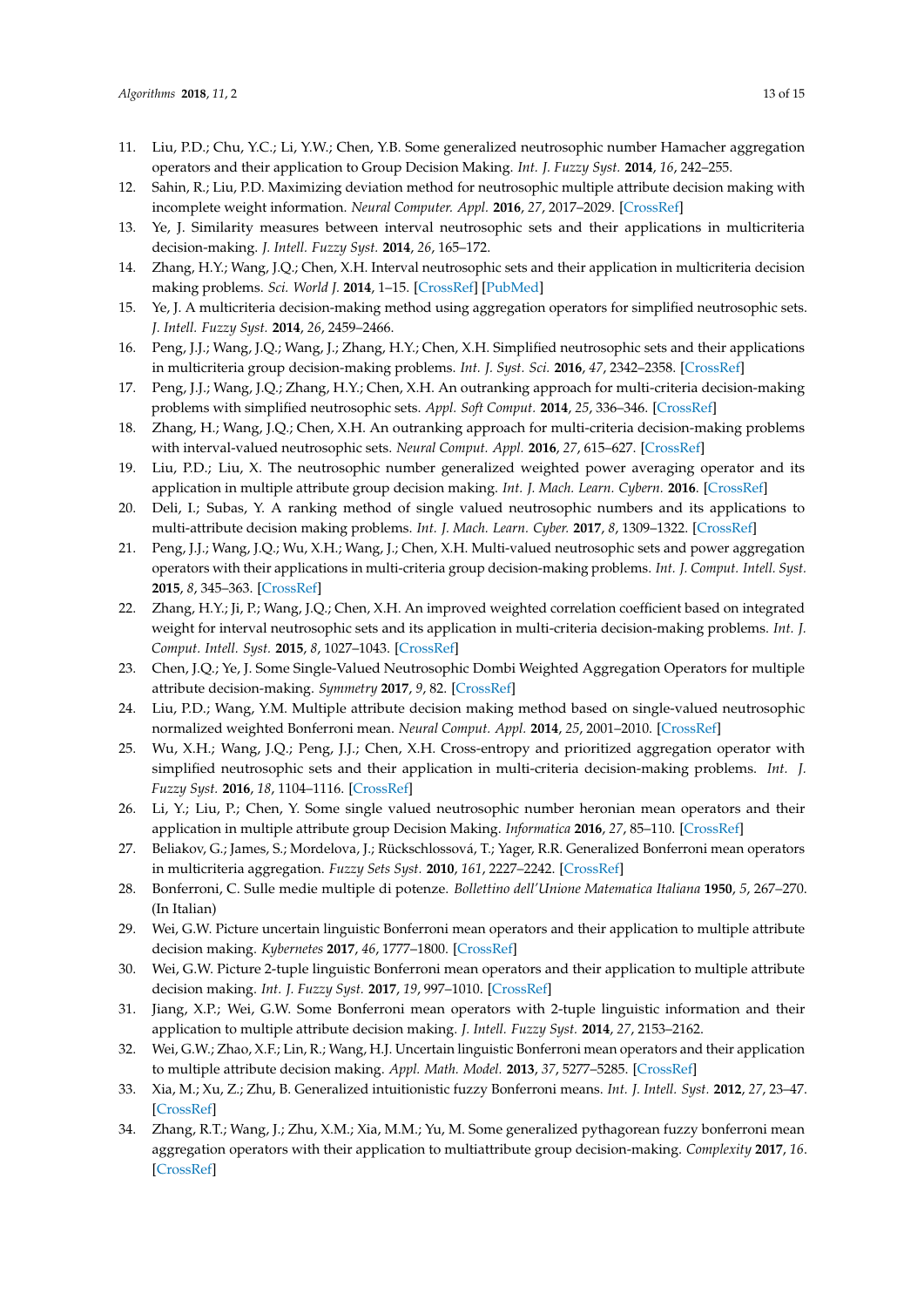- <span id="page-13-0"></span>35. Sahin, R. Multi-criteria neutrosophic decision making method based on score and accuracy functions under neutrosophic environment. *arXiv*, 2014.
- <span id="page-13-1"></span>36. Wei, G.W.; Lu, M. Pythagorean hesitant fuzzy Hamacher aggregation operators in multiple attribute decision making. *J. Intell. Syst.* **2017**. [\[CrossRef\]](http://dx.doi.org/10.1515/jisys-2017-0106)
- 37. We, G.W.; Lu, M. Pythagorean fuzzy maclaurin symmetric mean operators in multiple attribute decision making. *Int. J. Intell. Syst.* **2017**. [\[CrossRef\]](http://dx.doi.org/10.1002/int.21911)
- 38. Wei, G.W.; Lu, M. Pythagorean fuzzy power aggregation operators in multiple attribute decision making. *Int. J. Intell. Syst.* **2018**, *33*, 169–186. [\[CrossRef\]](http://dx.doi.org/10.1002/int.21946)
- 39. Wei, G.W. Some cosine similarity measures for picture fuzzy sets and their applications to strategic decision making. *Informatica* **2017**, *28*, 547–564. [\[CrossRef\]](http://dx.doi.org/10.15388/Informatica.2017.144)
- 40. Wei, G.W.; Lu, M. Dual hesitant Pythagorean fuzzy hamacher aggregation operators in multiple attribute decision making. *Arch. Control Sci.* **2017**, *27*, 365–395. [\[CrossRef\]](http://dx.doi.org/10.1515/acsc-2017-0024)
- 41. Wei, G.W. Pythagorean fuzzy interaction aggregation operators and their application to multiple attribute decision making. *J. Intell. Fuzzy Syst.* **2017**, *33*, 2119–2132. [\[CrossRef\]](http://dx.doi.org/10.3233/JIFS-162030)
- 42. Wei, G.W.; Alsaadi, F.E.; Hayat, T.; Alsaedi, A. Picture 2-tuple linguistic aggregation operators in multiple attribute decision making. *Soft Comput.* **2016**, 1–14. [\[CrossRef\]](http://dx.doi.org/10.1007/s00500-016-2403-8)
- 43. Wei, G.W.; Alsaadi, F.E.; Hayat, T.; Alsaedi, A. Projection models for multiple attribute decision making with picture fuzzy information. *Int. J. Mach. Learn. Cybern.* **2016**. [\[CrossRef\]](http://dx.doi.org/10.1007/s13042-016-0604-1)
- 44. Wei, G.W. Interval-valued dual hesitant fuzzy uncertain linguistic aggregation operators in multiple attribute decision making. *J. Intell. Fuzzy Syst.* **2017**, *33*, 1881–1893. [\[CrossRef\]](http://dx.doi.org/10.3233/JIFS-161811)
- 45. Zhang, N.; Wei, G.W. Extension of VIKOR method for decision making problem based on hesitant fuzzy set. *Appl. Math. Model.* **2013**, *37*, 4938–4947. [\[CrossRef\]](http://dx.doi.org/10.1016/j.apm.2012.10.002)
- 46. Wei, G.W.; Lu, M.; Aaadi, F.E.; Hayat, T.; Alsaedi, A. Pythagorean 2-tuple linguistic aggregation operators in multiple attribute decision making. *J. Intell. Fuzzy Syst.* **2017**, *33*, 1129–1142. [\[CrossRef\]](http://dx.doi.org/10.3233/JIFS-16715)
- 47. Wei, G.W.; Alsaadi, F.E.; Hayat, T.; Alsaedi, A. Hesitant bipolar fuzzy aggregation operators in multiple attribute decision making. *J. Intell. Fuzzy Syst.* **2017**, *33*, 1119–1128. [\[CrossRef\]](http://dx.doi.org/10.3233/JIFS-16612)
- 48. Lu, M.; Wei, G.W.; Alsaadi, F.E.; Hayat, T.; Alsaedi, A. Hesitant pythagorean fuzzy hamacher aggregation operators and their application to multiple attribute decision making. *J. Intell. Fuzzy Syst.* **2017**, *33*, 1105–1117. [\[CrossRef\]](http://dx.doi.org/10.3233/JIFS-16554)
- 49. Lu, M.; Wei, G.W.; Alsaadi, F.E.; Hayat, T.; Alsaedi, A. Bipolar 2-tuple linguistic aggregation operators in multiple attribute decision making. *J. Intell. Fuzzy Syst.* **2017**, *33*, 1197–1207. [\[CrossRef\]](http://dx.doi.org/10.3233/JIFS-16946)
- 50. Wei, G.W. Picture fuzzy aggregation operators and their application to multiple attribute decision making. *J. Intell. Fuzzy Syst.* **2017**, *33*, 713–724. [\[CrossRef\]](http://dx.doi.org/10.3233/JIFS-161798)
- 51. Wei, G.W.; Alsaadi, F.E.; Hayat, T.; Alsaedi, A. A linear assignment method for multiple criteria decision analysis with hesitant fuzzy sets based on fuzzy measure. *J. Intell. Fuzzy Syst.* **2017**, *19*, 607–614. [\[CrossRef\]](http://dx.doi.org/10.1007/s40815-016-0177-x)
- 52. Wei, G.W.; Wang, J.M. A comparative study of robust efficiency analysis and data envelopment analysis with imprecise data. *Expert Syst. Appl.* **2017**, *81*, 28–38. [\[CrossRef\]](http://dx.doi.org/10.1016/j.eswa.2017.03.043)
- 53. Huang, Y.H.; Wei, G.W.; Wei, C. VIKOR method for interval neutrosophic multiple attribute group decision-making. *Information* **2017**, *8*, 144. [\[CrossRef\]](http://dx.doi.org/10.3390/info8040144)
- 54. Xu, D.S.; Wei, C.; Wei, G.W. TODIM method for single-valued neutrosophic multiple attribute decision making. *Information* **2017**, *8*, 125. [\[CrossRef\]](http://dx.doi.org/10.3390/info8040125)
- 55. Wei, G.W. Interval valued hesitant fuzzy uncertain linguistic aggregation operators in multiple attribute decision making. *Int. J. Mach. Learn. Cybern.* **2016**, *7*, 1093–1114. [\[CrossRef\]](http://dx.doi.org/10.1007/s13042-015-0433-7)
- 56. Wei, G.W. Picture fuzzy cross-entropy for multiple attribute decision making problems. *J. Bus. Econ. Manag.* **2016**, *17*, 491–502. [\[CrossRef\]](http://dx.doi.org/10.3846/16111699.2016.1197147)
- <span id="page-13-2"></span>57. Wei, G.W.; Alsaadi, F.E.; Hayat, T.; Alsaedi, A. Hesitant fuzzy linguistic arithmetic aggregation operators in multiple attribute decision making. *Int. J. Fuzzy Syst.* **2016**, *13*, 1–16.
- <span id="page-13-3"></span>58. Ran, L.G.; Wei, G.W. Uncertain prioritized operators and their application to multiple attribute group decision making. *Technol. Econ. Dev. Econ.* **2015**, *21*, 118–139. [\[CrossRef\]](http://dx.doi.org/10.3846/20294913.2014.979454)
- 59. Wei, G.W. Approaches to interval intuitionistic trapezoidal fuzzy multiple attribute decision making with incomplete weight information. *Int. J. Fuzzy Syst.* **2015**, *17*, 484–489. [\[CrossRef\]](http://dx.doi.org/10.1007/s40815-015-0060-1)
- 60. Lin, R.; Zhao, X.F.; Wang, H.J.; Wei, G.W. Hesitant fuzzy linguistic aggregation operators and their application to multiple attribute decision making. *J. Intell. Fuzzy Syst.* **2014**, *27*, 49–63.